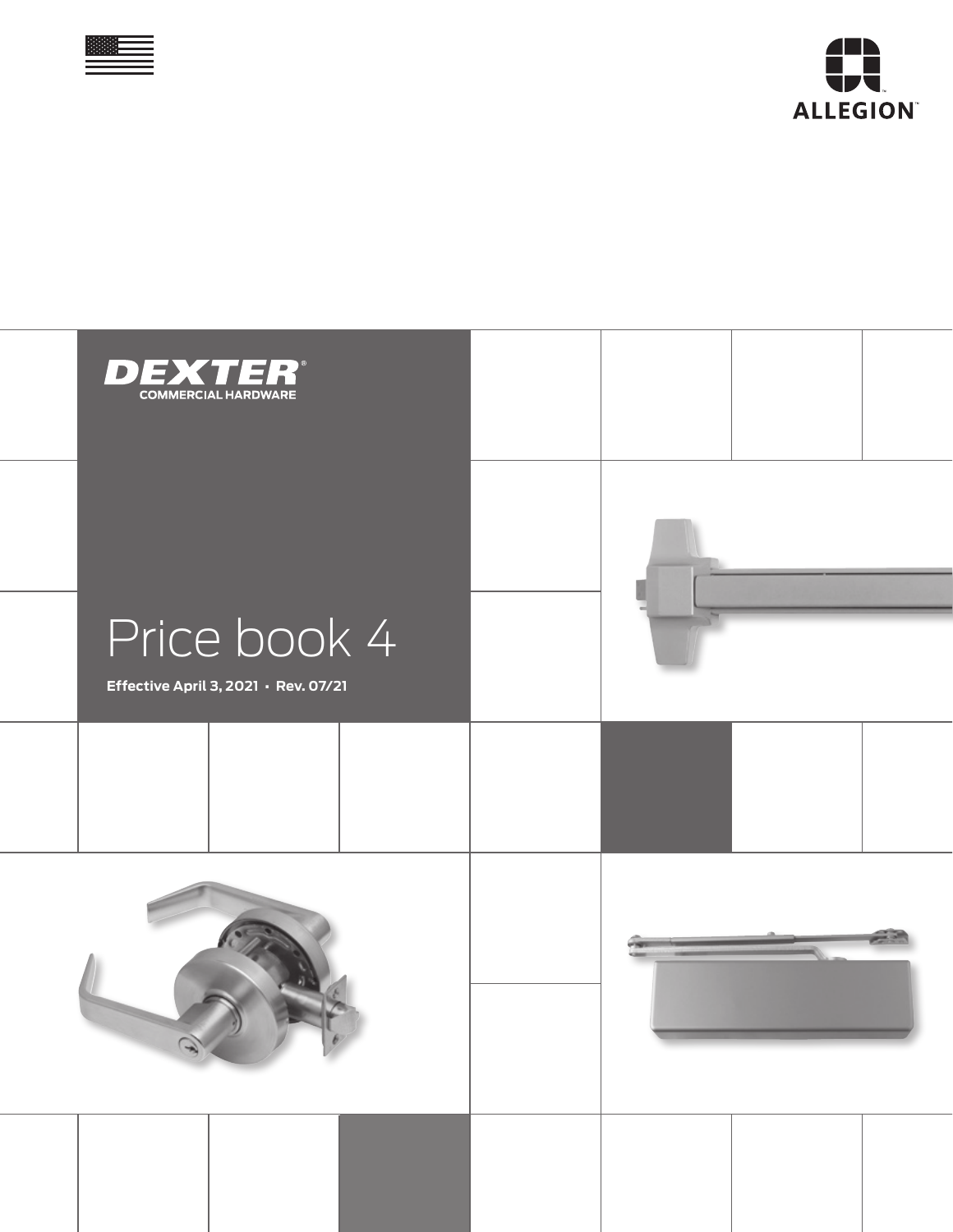#### <span id="page-1-0"></span>**This price list supersedes and cancels all previous price lists. Prices shown are subject to change without notice.**

#### **Administrative Offices**

Allegion Administrative Office 11819 N. Pennsylvania St. Carmel, IN 46032 allegion.com/us

#### **Placing orders**

You can place orders with Allegion via the fax numbers or emails listed below:

Locks, Exits (panic devices), Closers Fax#: 1-800-452-0665 Email: Allegion\_Orders@allegion.com

#### **Customer Care**

Our Customer Care Representatives are available for questions or assistance. You can reach them at **877-671-7011** (Press 1 for Sales Support | Press 2 for Product Support | Press 3 for RSO) or through the email addresses listed below:

#### **Technical Product Support**

**Mechanical Locks/Keying Systems** Mechanical\_Locks\_TechProdSupport@allegion.com

#### **Exit Devices**

Exits\_TechProdSupport@allegion.com

**Closers** Closers\_TechProdSupport@allegion.com

**Templates and Install Instructions**  www.dextercommericalhardware.com



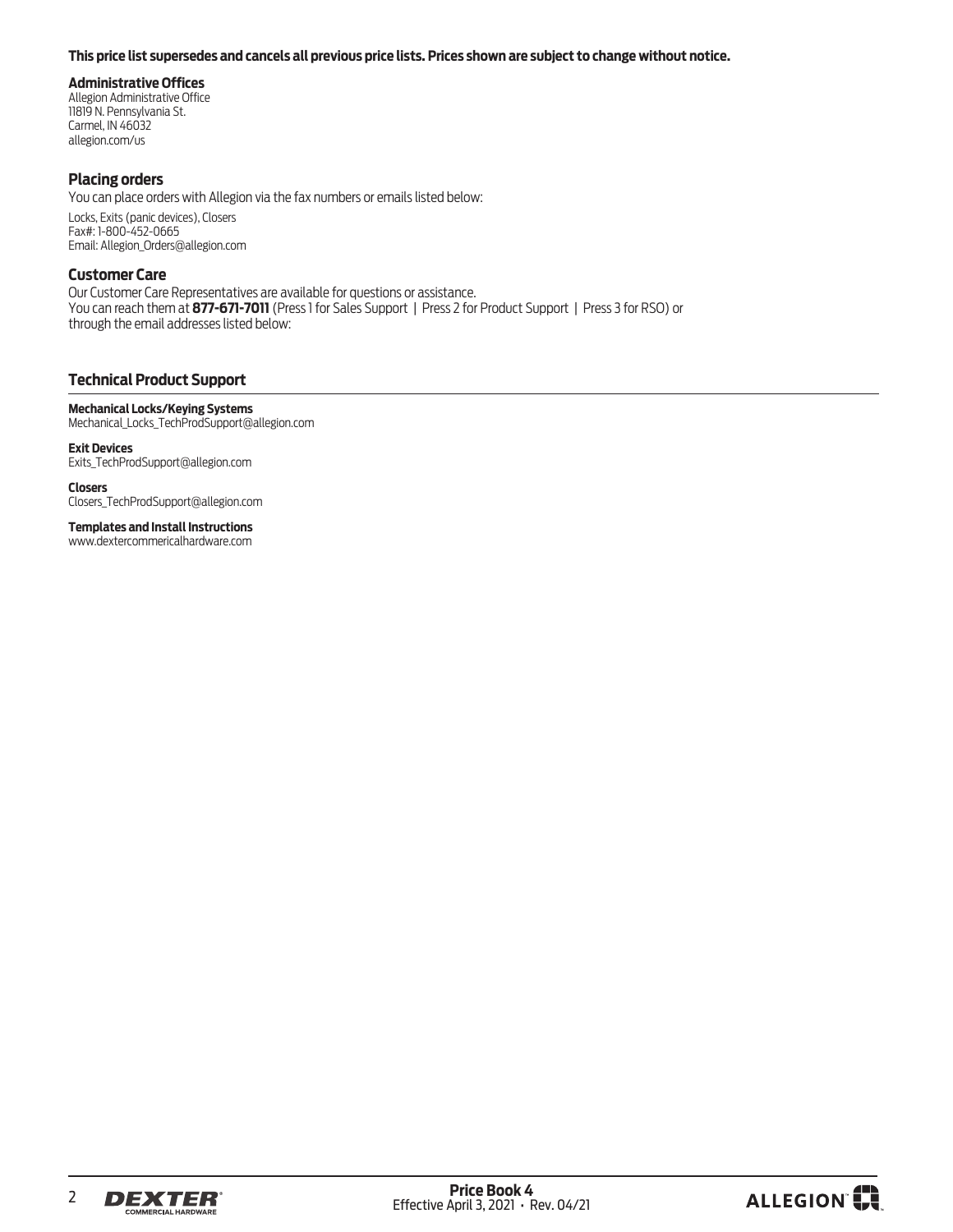|--|

# **Locks**

# **Deadbolts**

# **Closers**

# **Exit Devices**

# **Display Mounts**

| Dexter Commercial Hardware White Wood Mounts |  |
|----------------------------------------------|--|
|----------------------------------------------|--|

#### **Policies and documents**

The purchase of Allegion products is governed by the Allegion Authorized Seller Program. For program terms and conditions, and other program details, please visit: www.allegion.com/AuthorizedSeller.

For Warranty information, visit us.allegion.com/warranty or contact Customer Service at 877-671-7011.



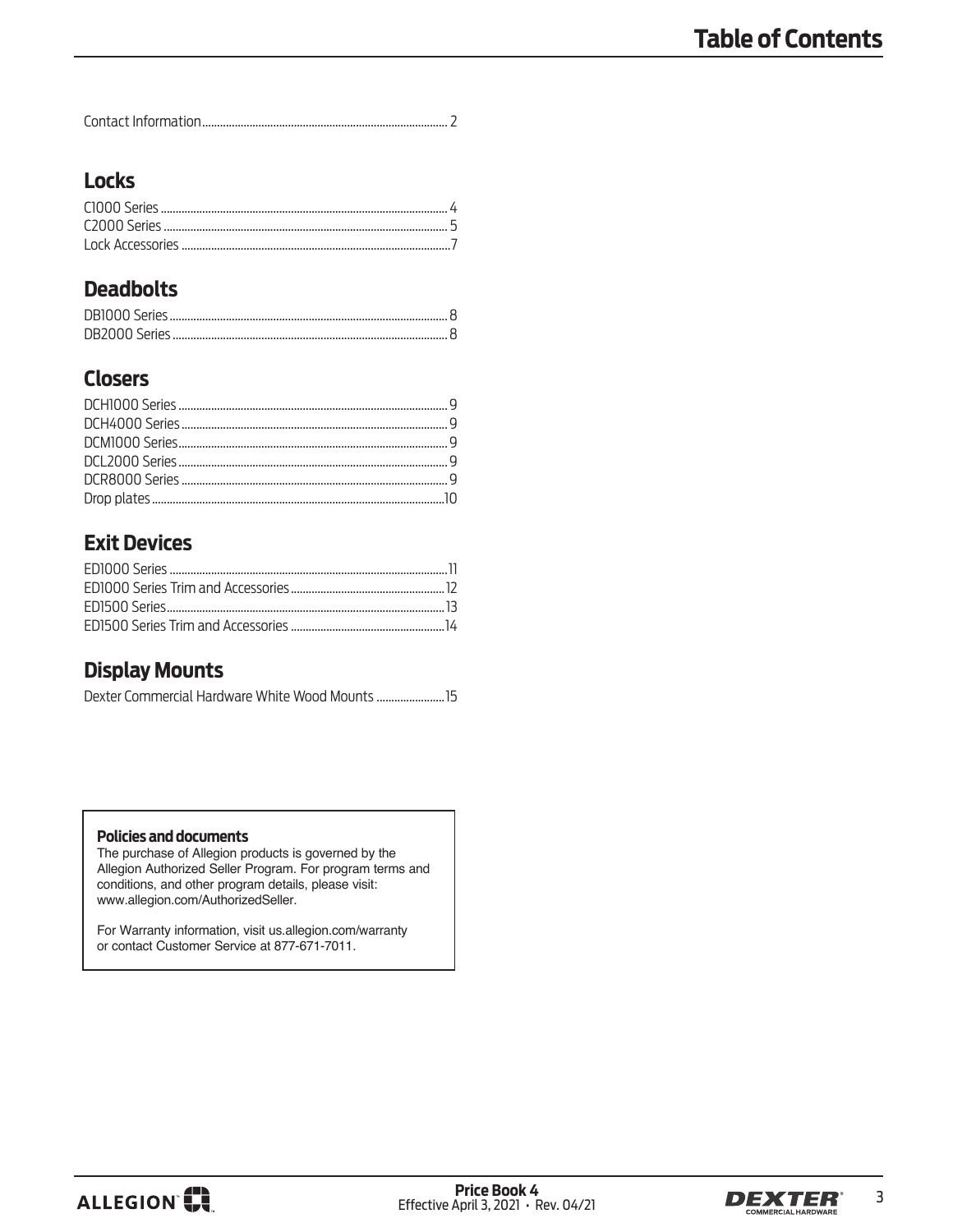<span id="page-3-0"></span>• Grade 1, UL listed 3 hour

• 1 <sup>3</sup> /8" to 2" door range standard

- All functions include 1 1/8" x 2 1/4" square-corner beveled latch with 2 3/4" backset and ANSI 1 1/4" x 4 7/8" curved lip strike **Note:** Master Carton Quantities: 4 for all UPCs

| <b>Product description</b> | <b>Lever Feature Function</b> |                          | <b>Trim</b> | <b>Finish</b> | <b>Cylinder</b>      | UPC#         | List     |
|----------------------------|-------------------------------|--------------------------|-------------|---------------|----------------------|--------------|----------|
| C1000-PASS-R-626           | Non-clutching                 | Passage (F75)            | Regular     | 626           | N/A                  | 043156534692 | \$201.55 |
| C1000-PASS-R-613           | Non-clutching                 | Passage (F75)            | Regular     | 613           | N/A                  | 043156534708 | \$224.89 |
| C1000-PASS-C-626           | Non-clutching                 | Passage (F75)            | Curved      | 626           | N/A                  | 043156534715 | \$201.55 |
| C1000-PASS-C-613           | Non-clutching                 | Passage (F75)            | Curved      | 613           | N/A                  | 043156534722 | \$224.89 |
| C1000-PRIV-R-626           | Non-clutching                 | Privacy (F76)            | Regular     | 626           | N/A                  | 043156534739 | \$217.50 |
| C1000-PRIV-R-613           | Non-clutching                 | Privacy (F76)            | Regular     | 613           | N/A                  | 043156534746 | \$243.45 |
| C1000-PRIV-C-626           | Non-clutching                 | Privacy (F76)            | Curved      | 626           | N/A                  | 043156534753 | \$217.50 |
| C1000-PRIV-C-613           | Non-clutching                 | Privacy (F76)            | Curved      | 613           | N/A                  | 043156534760 | \$243.45 |
| C1000-ASYL-R-626-KDC       | Clutching                     | Asylum (F87)             | Regular     | 626           | 6-pin, Schlage C, KD | 043156534777 | \$273.69 |
| C1000-ASYL-C-626-KDC       | Clutching                     | Asylum (F87)             | Curved      | 626           | 6-pin, Schlage C, KD | 043156534784 | \$273.69 |
| C1000-ENTR-R-626-KDC       | Clutching                     | Entry/Office (F109)      | Regular     | 626           | 6-pin, Schlage C, KD | 043156534791 | \$227.54 |
| C1000-NC-ENTR-R-626-KDC    | Non-clutching                 | Entry/Office (F109)      | Regular     | 626           | 6-pin, Schlage C, KD | 043156557905 | \$227.54 |
| C1000-ENTR-R-613-KDC       | Clutching                     | Entry/Office (F109)      | Regular     | 613           | 6-pin, Schlage C, KD | 043156534807 | \$255.12 |
| C1000-ENTR-R-626-SFIC      | Clutching                     | Entry/Office (F109)      | Regular     | 626           | Less SFIC            | 043156534814 | \$227.54 |
| C1000-NC-ENTR-R-626-SFIC   | Non-clutching                 | Entry/Office (F109)      | Regular     | 626           | Less SFIC            | 043156557912 | \$227.54 |
| C1000-ENTR-R-613-SFIC      | Clutching                     | Entry/Office (F109)      | Regular     | 613           | Less SFIC            | 043156534869 | \$255.12 |
| C1000-ENTR-C-626-KDC       | Clutching                     | Entry/Office (F109)      | Curved      | 626           | 6-pin, Schlage C, KD | 043156534838 | \$227.54 |
| C1000-ENTR-C-613-KDC       | Clutching                     | Entry/Office (F109)      | Curved      | 613           | 6-pin, Schlage C, KD | 043156534845 | \$255.12 |
| C1000-ENTR-C-626-SFIC      | Clutching                     | Entry/Office (F109)      | Curved      | 626           | Less SFIC            | 043156534852 | \$227.54 |
| C1000-ENTR-C-613-SFIC      | Clutching                     | Entry/Office (F109)      | Curved      | 613           | Less SFIC            | 043156534821 | \$255.12 |
| C1000-CLRM-R-626-KDC       | Clutching                     | Classroom (F84)          | Regular     | 626           | 6-pin, Schlage C, KD | 043156534876 | \$227.54 |
| C1000-CLRM-R-613-KDC       | Clutching                     | Classroom (F84)          | Regular     | 613           | 6-pin, Schlage C, KD | 043156534883 | \$255.12 |
| C1000-CLRM-R-626-SFIC      | Clutching                     | Classroom (F84)          | Regular     | 626           | Less SFIC            | 043156534890 | \$227.54 |
| C1000-CLRM-R-613-SFIC      | Clutching                     | Classroom (F84)          | Regular     | 613           | Less SFIC            | 043156534906 | \$255.12 |
| C1000-CLRM-C-626-KDC       | Clutching                     | Classroom (F84)          | Curved      | 626           | 6-pin, Schlage C, KD | 043156534913 | \$227.54 |
| C1000-CLRM-C-613-KDC       | Clutching                     | Classroom (F84)          | Curved      | 613           | 6-pin, Schlage C, KD | 043156534920 | \$255.12 |
| C1000-CLRM-C-626-SFIC      | Clutching                     | Classroom (F84)          | Curved      | 626           | Less SFIC            | 043156534937 | \$227.54 |
| C1000-CLRM-C-613-SFIC      | Clutching                     | Classroom (F84)          | Curved      | 613           | Less SFIC            | 043156534944 | \$255.12 |
| C1000-CSEC-R-626-KDC       | Clutching                     | Classroom Security (F88) | Regular     | 626           | 6-pin, Schlage C, KD | 043156534951 | \$273.69 |
| C1000-CSEC-R-613-KDC       | Clutching                     | Classroom Security (F88) | Regular     | 613           | 6-pin, Schlage C, KD | 043156534968 | \$306.53 |
| C1000-CSEC-R-626-SFIC      | Clutching                     | Classroom Security (F88) | Regular     | 626           | Less SFIC            | 043156534975 | \$309.26 |
| C1000-CSEC-R-613-SFIC      | Clutching                     | Classroom Security (F88) | Regular     | 613           | Less SFIC            | 043156534982 | \$306.53 |
| C1000-CSEC-C-626-KDC       | Clutching                     | Classroom Security (F88) | Curved      | 626           | 6-pin, Schlage C, KD | 043156534999 | \$273.69 |
| C1000-CSEC-C-613-KDC       | Clutching                     | Classroom Security (F88) | Curved      | 613           | 6-pin, Schlage C, KD | 043156535002 | \$306.53 |
| C1000-CSEC-C-626-SFIC      | Clutching                     | Classroom Security (F88) | Curved      | 626           | Less SFIC            | 043156535019 | \$205.26 |
| C1000-CSEC-C-613-SFIC      | Clutching                     | Classroom Security (F88) | Curved      | 613           | Less SFIC            | 043156535026 | \$306.53 |
| C1000-STRM-R-626-KDC       | Clutching                     | Storeroom (F86)          | Regular     | 626           | 6-pin, Schlage C, KD | 043156535033 | \$227.54 |
| C1000-NC-STRM-R-626-KDC    | Non-clutching                 | Storeroom (F86)          | Regular     | 626           | 6-pin, Schlage C, KD | 043156557882 | \$227.54 |
| C1000-STRM-R-613-KDC       | Clutching                     | Storeroom (F86)          | Regular     | 613           | 6-pin, Schlage C, KD | 043156535040 | \$255.12 |
| C1000-STRM-R-626-SFIC      | Clutching                     | Storeroom (F86)          | Regular     | 626           | Less SFIC            | 043156535057 | \$227.54 |
| C1000-NC-STRM-R-626-SFIC   | Non-clutching                 | Storeroom (F86)          | Regular     | 626           | Less SFIC            | 043156557899 | \$227.54 |
| C1000-STRM-R-613-SFIC      | Clutching                     | Storeroom (F86)          | Regular     | 613           | Less SFIC            | 043156535064 | \$255.12 |
| C1000-STRM-C-626-KDC       | Clutching                     | Storeroom (F86)          | Curved      | 626           | 6-pin, Schlage C, KD | 043156535071 | \$227.54 |
| C1000-STRM-C-613-KDC       | Clutching                     | Storeroom (F86)          | Curved      | 613           | 6-pin, Schlage C, KD | 043156535088 | \$255.12 |
| C1000-STRM-C-626-SFIC      | Clutching                     | Storeroom (F86)          | Curved      | 626           | Less SFIC            | 043156535095 | \$227.54 |
| C1000-STRM-C-613-SFIC      | Clutching                     | Storeroom (F86)          | Curved      | 613           | Less SFIC            | 043156535101 | \$255.12 |

**Finishes: 626 / US26D** = Satin Chrome **613 / US10B** = Oil Rubbed Dark Bronze



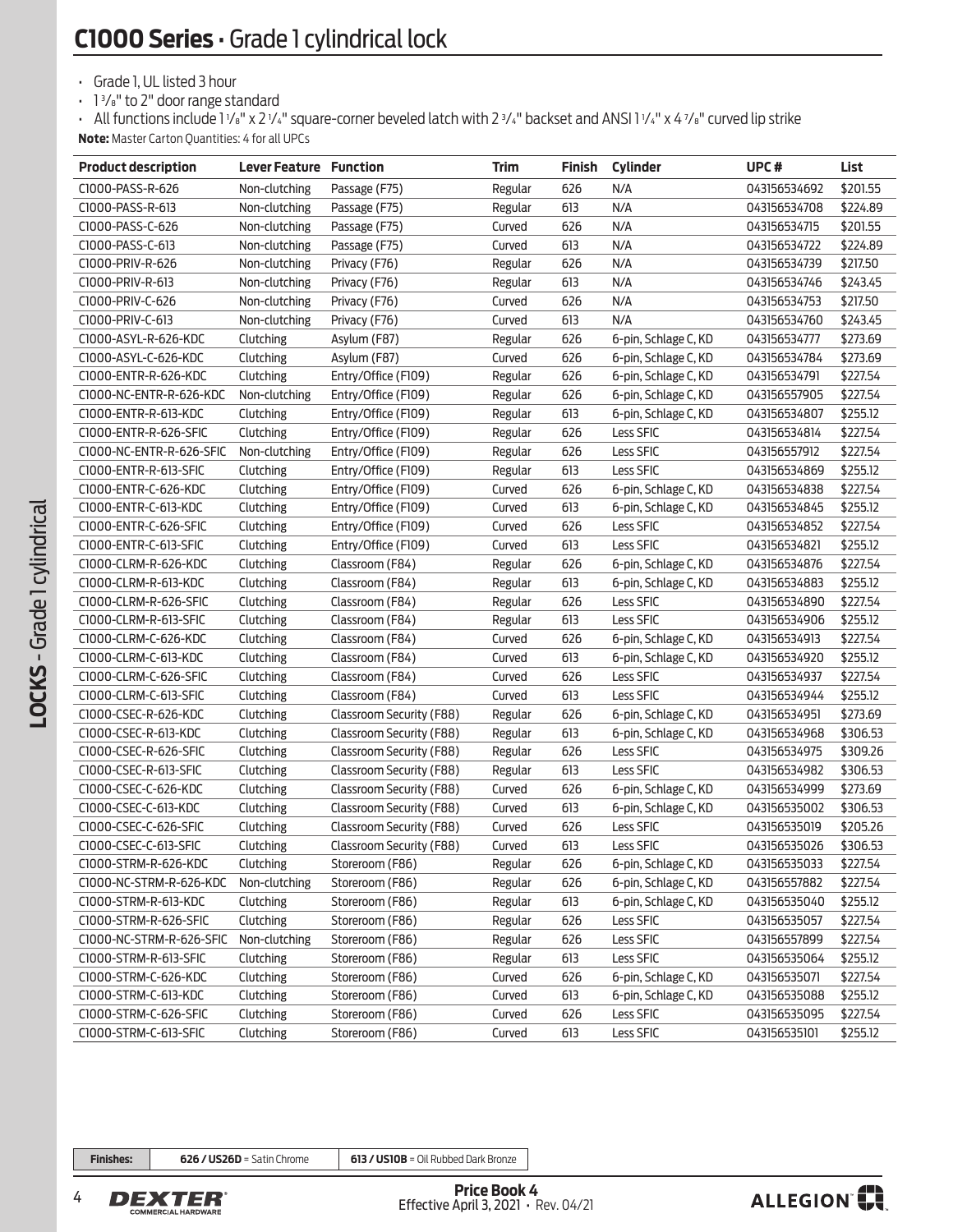• Grade 2, UL listed 3 hour

- 1 <sup>3</sup> /8" to 1 <sup>3</sup> /4" door range standard
- All functions include 1 1/8" x 2 1/4" square-corner beveled latch with 2 3/4" backset and 1 1/4" x 4 7/8" curved lip strike

• Brass (605) ball knobs come packaged with square-corner beveled latch with 2 <sup>3</sup> /8" backset and ANSI 1 <sup>1</sup> /4" x 2 <sup>1</sup> /4" T-Strike standard. **Note:** Master Carton Quantities: 8 for Single Dummy UPCs & 4 for all other UPCs

| <b>Product description</b> | <b>Lever Feature</b> | <b>Function</b>     | <b>Trim</b> | <b>Finish</b> | <b>Cylinder</b>      | UPC#         | List       |
|----------------------------|----------------------|---------------------|-------------|---------------|----------------------|--------------|------------|
| C2000-SDUM-R-626           | Non-clutching        | Single Dummy Trim   | Regular     | 626           | N/A                  | 043156535118 | \$46.07    |
| C2000-SDUM-R-613           | Non-clutching        | Single Dummy Trim   | Regular     | 613           | N/A                  | 043156535125 | \$51.36    |
| C2000-SDUM-R-605           | Non-clutching        | Single Dummy Trim   | Regular     | 605           | N/A                  | 043156556489 | \$51.36    |
| C2000-SDUM-C-626           | Non-clutching        | Single Dummy Trim   | Curved      | 626           | N/A                  | 043156535132 | \$46.07    |
| C2000-SDUM-C-613           | Non-clutching        | Single Dummy Trim   | Curved      | 613           | N/A                  | 043156535149 | \$51.36    |
| C2000-SDUM-B-630           | Non-clutching        | Single Dummy Trim   | Ball        | 630           | N/A                  | 043156535156 | \$22.12    |
| C2000-SDUM-B-613           | Non-clutching        | Single Dummy Trim   | Ball        | 613           | N/A                  | 043156535163 | \$24.77    |
| C2000-PASS-R-626           | Non-clutching        | Passage (F75)       | Regular     | 626           | N/A                  | 043156535170 | \$100.76   |
| C2000-PASS-R-613           | Non-clutching        | Passage (F75)       | Regular     | 613           | N/A                  | 043156535187 | \$112.79   |
| C2000-PASS-R-605           | Non-clutching        | Passage (F75)       | Regular     | 605           | N/A                  | 043156556496 | \$112.79   |
| C2000-PASS-C-626           | Non-clutching        | Passage (F75)       | Curved      | 626           | N/A                  | 043156535194 | \$100.76   |
| C2000-PASS-C-613           | Non-clutching        | Passage (F75)       | Curved      | 613           | N/A                  | 043156535200 | \$112.79   |
| C2000-PASS-B-630           | Non-clutching        | Passage (F75)       | Ball        | 630           | N/A                  | 043156535217 | \$53.28    |
| C2000-PASS-B-613           | Non-clutching        | Passage (F75)       | Ball        | 613           | N/A                  | 043156535224 | \$60.00    |
| C2000-PASS-B-605           | Non-clutching        | Passage (F75)       | Ball        | 605           | N/A                  | 043156556519 | \$60.00    |
| C2000-PRIV-R-626           | Non-clutching        | Privacy (F76)       | Regular     | 626           | N/A                  | 043156535231 | \$105.13   |
| C2000-PRIV-R-613           | Non-clutching        | Privacy (F76)       | Regular     | 613           | N/A                  | 043156535248 | \$117.63   |
| C2000-PRIV-R-605           | Non-clutching        | Privacy (F76)       | Regular     | 605           | N/A                  | 043156556502 | \$117.63   |
| C2000-PRIV-C-626           | Non-clutching        | Privacy (F76)       | Curved      | 626           | N/A                  | 043156535255 | \$105.13   |
| C2000-PRIV-C-613           | Non-clutching        | Privacy (F76)       | Curved      | 613           | N/A                  | 043156535262 | \$117.63   |
| C2000-PRIV-B-630           | Non-clutching        | Privacy (F76)       | Ball        | 630           | N/A                  | 043156535279 | \$54.71    |
| C2000-PRIV-B-613           | Non-clutching        | Privacy (F76)       | Ball        | 613           | N/A                  | 043156535286 | \$61.29    |
| C2000-PRIV-B-605           | Non-clutching        | Privacy (F76)       | Ball        | 605           | N/A                  | 043156556526 | \$61.29    |
| C2000-ENTR-R-626-KDC       | Non-clutching        | Entry/Office (F109) | Regular     | 626           | 6-pin, Schlage C, KD | 043156535293 | \$111.32   |
| C2000-ENTR-R-613-KDC       | Non-clutching        | Entry/Office (F109) | Regular     | 613           | 6-pin, Schlage C, KD | 043156535309 | \$124.75   |
| C2000-ENTR-R-605-KDC       | Non-clutching        | Entry/Office (F109) | Regular     | 605           | 6-pin, Schlage C, KD | 043156556588 | \$124.75   |
| C2000-CL-ENTR-R-626-KDC    | Clutching            | Entry/Office (F109) | Regular     | 626           | 6-pin, Schlage C, KD | 043156642908 | \$1,243.15 |
| C2000-CL-ENTR-R-613-KDC    | Clutching            | Entry/Office (F109) | Regular     | 613           | 6-pin, Schlage C, KD | 043156642915 | \$131.54   |
| C2000-ENTR-R-626-SFIC      | Non-clutching        | Entry/Office (F109) | Regular     | 626           | Less SFIC            | 043156535316 | \$111.32   |
| C2000-ENTR-R-613-SFIC      | Non-clutching        | Entry/Office (F109) | Regular     | 613           | Less SFIC            | 043156535323 | \$124.75   |
| C2000-ENTR-R-605-SFIC      | Non-clutching        | Entry/Office (F109) | Regular     | 605           | Less SFIC            | 043156556595 | \$124.75   |
| C2000-CL-ENTR-R-626-SFIC   | Clutching            | Entry/Office (F109) | Regular     | 626           | Less SFIC            | 043156642922 | \$124.11   |
| C2000-CL-ENTR-R-613-SFIC   | Clutching            | Entry/Office (F109) | Regular     | 613           | Less SFIC            | 043156642939 | \$131.54   |
| C2000-ENTR-C-626-KDC       | Non-clutching        | Entry/Office (F109) | Curved      | 626           | 6-pin, Schlage C, KD | 043156535330 | \$111.32   |
| C2000-ENTR-C-613-KDC       | Non-clutching        | Entry/Office (F109) | Curved      | 613           | 6-pin, Schlage C, KD | 043156535347 | \$124.75   |
| C2000-CL-ENTR-C-626-KDC    | Clutching            | Entry/Office (F109) | Curved      | 626           | 6-pin, Schlage C, KD | 043156642946 | \$124.11   |
| C2000-CL-ENTR-C-613-KDC    | Clutching            | Entry/Office (F109) | Curved      | 613           | 6-pin, Schlage C, KD | 043156642953 | \$131.54   |
| C2000-ENTR-C-626-SFIC      | Non-clutching        | Entry/Office (F109) | Curved      | 626           | Less SFIC            | 043156535354 | \$111.32   |
| C2000-ENTR-C-613-SFIC      | Non-clutching        | Entry/Office (F109) | Curved      | 613           | Less SFIC            | 043156535361 | \$124.75   |
| C2000-CL-ENTR-C-626-SFIC   | Clutching            | Entry/Office (F109) | Curved      | 626           | Less SFIC            | 043156642960 | \$124.11   |
| C2000-CL-ENTR-C-613-SFIC   | Clutching            | Entry/Office (F109) | Curved      | 613           | Less SFIC            | 043156642977 | \$131.54   |
| C2000-ENTR-B-630-KDC       | Non-clutching        | Entry/Office (F109) | Ball        | 630           | 6-pin, Schlage C, KD | 043156535378 | \$65.76    |
| C2000-ENTR-B-613-KDC       | Non-clutching        | Entry/Office (F109) | Ball        | 613           | 6-pin, Schlage C, KD | 043156535385 | \$73.65    |
| C2000-ENTR-B-605-KDC       | Non-clutching        | Entry/Office (F109) | Ball        | 605           | 6-pin, Schlage C, KD | 043156556533 | \$73.65    |
| C2000-ENTR-B-630-SFIC      | Non-clutching        | Entry/Office (F109) | Ball        | 630           | Less SFIC            | 043156535392 | \$65.76    |
| C2000-ENTR-B-613-SFIC      | Non-clutching        | Entry/Office (F109) | Ball        | 613           | Less SFIC            | 043156535408 | \$73.65    |
| C2000-ENTR-B-605-SFIC      | Non-clutching        | Entry/Office (F109) | Ball        | 605           | Less SFIC            | 043156556540 | \$74.40    |
| C2000-CLRM-R-626-KDC       | Non-clutching        | Classroom (F84)     | Regular     | 626           | 6-pin, Schlage C, KD | 043156535415 | \$111.32   |
| C2000-CLRM-R-613-KDC       | Non-clutching        | Classroom (F84)     | Regular     | 613           | 6-pin, Schlage C, KD | 043156535422 | \$112.79   |
| C2000-CLRM-R-605-KDC       | Non-clutching        | Classroom (F84)     | Regular     | 605           | 6-pin, Schlage C, KD | 043156556625 | \$112.79   |
| C2000-CL-CLRM-R-626-KDC    | Clutching            | Classroom (F84)     | Regular     | 626           | 6-pin, Schlage C, KD | 043156642984 | \$124.11   |



**Finishes: 626 / US26D** = Satin Chrome **613 / US10B** = Oil Rubbed Dark Bronze **630 / US32D** = Satin Stainless Steel

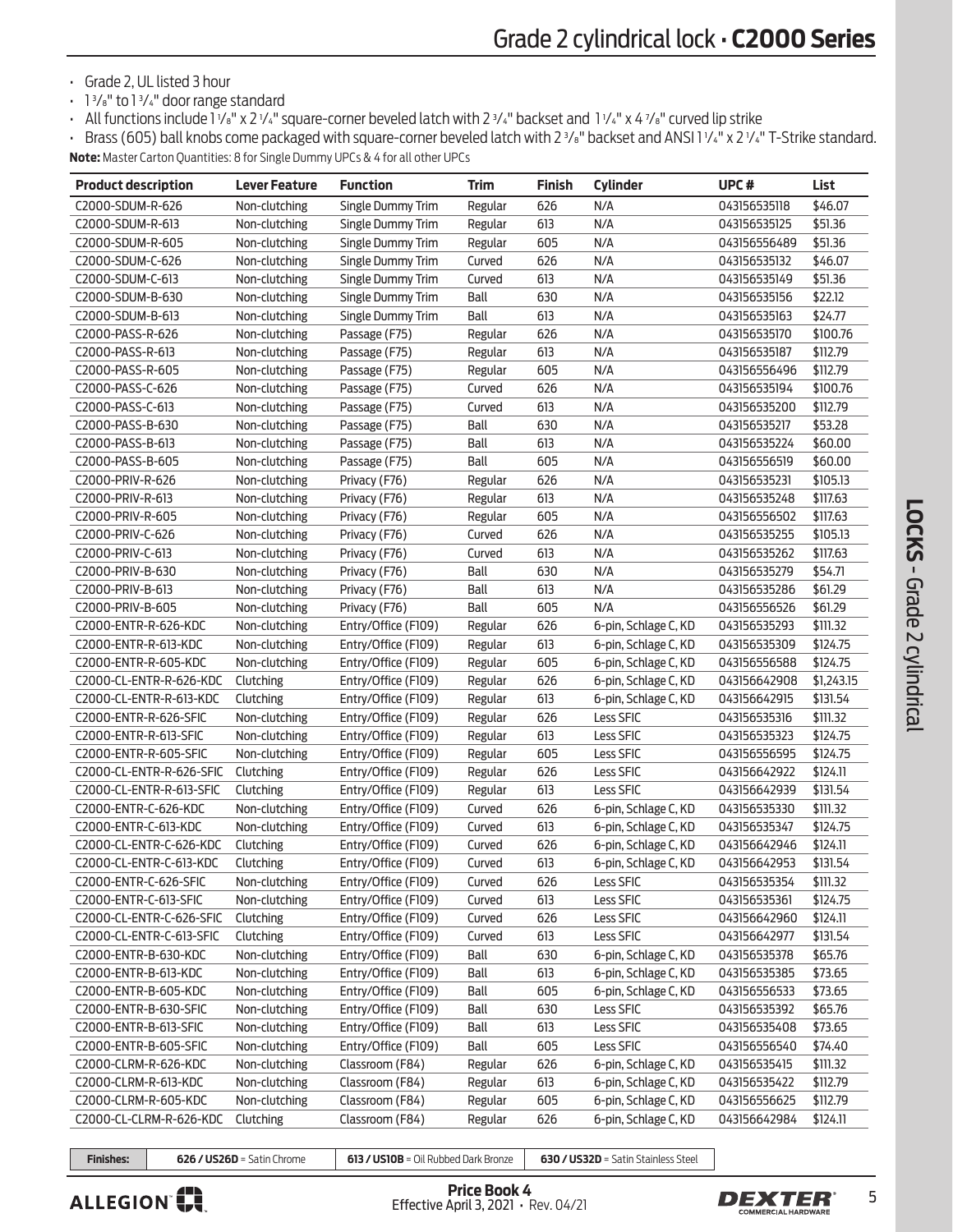### **C2000 Series** • Grade 2 cylindrical lock  $($ continued)

| (continuea)                |                      |                 |         |        |                      |              |          |
|----------------------------|----------------------|-----------------|---------|--------|----------------------|--------------|----------|
| <b>Product description</b> | <b>Lever Feature</b> | <b>Function</b> | Trim    | Finish | <b>Cylinder</b>      | UPC#         | List     |
| C2000-CL-CLRM-R-613-KDC    | Clutching            | Classroom (F84) | Regular | 613    | 6-pin, Schlage C, KD | 043156642991 | \$131.54 |
| C2000-CLRM-R-626-SFIC      | Non-clutching        | Classroom (F84) | Regular | 626    | Less SFIC            | 043156535439 | \$111.32 |
| C2000-CLRM-R-613-SFIC      | Non-clutching        | Classroom (F84) | Regular | 613    | Less SFIC            | 043156535446 | \$112.79 |
| C2000-CLRM-R-605-SFIC      | Non-clutching        | Classroom (F84) | Regular | 605    | Less SFIC            | 043156556632 | \$112.79 |
| C2000-CL-CLRM-R-626-SFIC   | Clutching            | Classroom (F84) | Regular | 626    | Less SFIC            | 043156643004 | \$124.11 |
| C2000-CL-CLRM-R-613-SFIC   | Clutching            | Classroom (F84) | Regular | 613    | Less SFIC            | 043156643011 | \$131.54 |
| C2000-CLRM-C-626-KDC       | Non-clutching        | Classroom (F84) | Curved  | 626    | 6-pin, Schlage C, KD | 043156535453 | \$111.32 |
| C2000-CLRM-C-613-KDC       | Non-clutching        | Classroom (F84) | Curved  | 613    | 6-pin, Schlage C, KD | 043156535460 | \$112.79 |
| C2000-CL-CLRM-C-626-KDC    | Clutching            | Classroom (F84) | Curved  | 626    | 6-pin, Schlage C, KD | 043156643028 | \$124.11 |
| C2000-CL-CLRM-C-613-KDC    | Clutching            | Classroom (F84) | Curved  | 613    | 6-pin, Schlage C, KD | 043156643035 | \$131.54 |
| C2000-CLRM-C-626-SFIC      | Non-clutching        | Classroom (F84) | Curved  | 626    | Less SFIC            | 043156535477 | \$111.32 |
| C2000-CLRM-C-613-SFIC      | Non-clutching        | Classroom (F84) | Curved  | 613    | Less SFIC            | 043156535484 | \$112.79 |
| C2000-CL-CLRM-C-626-SFIC   | Clutching            | Classroom (F84) | Curved  | 626    | Less SFIC            | 043156643042 | \$124.11 |
| C2000-CL-CLRM-C-613-SFIC   | Clutching            | Classroom (F84) | Curved  | 613    | Less SFIC            | 043156643059 | \$131.54 |
| C2000-CLRM-B-630-KDC       | Non-clutching        | Classroom (F84) | Ball    | 630    | 6-pin, Schlage C, KD | 043156535491 | \$65.76  |
| C2000-CLRM-B-613-KDC       | Non-clutching        | Classroom (F84) | Ball    | 613    | 6-pin, Schlage C, KD | 043156535507 | \$73.65  |
| C2000-CLRM-B-605-KDC       | Non-clutching        | Classroom (F84) | Ball    | 605    | 6-pin, Schlage C, KD | 043156556557 | \$73.65  |
| C2000-CLRM-B-630-SFIC      | Non-clutching        | Classroom (F84) | Ball    | 630    | Less SFIC            | 043156535514 | \$65.76  |
| C2000-CLRM-B-613-SFIC      | Non-clutching        | Classroom (F84) | Ball    | 613    | Less SFIC            | 043156535521 | \$73.65  |
| C2000-STRM-R-626-KDC       | Non-clutching        | Storeroom (F86) | Regular | 626    | 6-pin, Schlage C, KD | 043156535538 | \$111.32 |
| C2000-STRM-R-613-KDC       | Non-clutching        | Storeroom (F86) | Regular | 613    | 6-pin, Schlage C, KD | 043156535545 | \$124.75 |
| C2000-STRM-R-605-KDC       | Non-clutching        | Storeroom (F86) | Regular | 605    | 6-pin, Schlage C, KD | 043156556601 | \$124.75 |
| C2000-CL-STRM-R-626-KDC    | Clutching            | Storeroom (F86) | Regular | 626    | 6-pin, Schlage C, KD | 043156643066 | \$124.11 |
| C2000-CL-STRM-R-613-KDC    | Clutching            | Storeroom (F86) | Regular | 613    | 6-pin, Schlage C, KD | 043156643073 | \$131.54 |
| C2000-STRM-R-626-SFIC      | Non-clutching        | Storeroom (F86) | Regular | 626    | Less SFIC            | 043156535552 | \$111.32 |
| C2000-STRM-R-613-SFIC      | Non-clutching        | Storeroom (F86) | Regular | 613    | Less SFIC            | 043156535569 | \$124.75 |
| C2000-STRM-R-605-SFIC      | Non-clutching        | Storeroom (F86) | Regular | 605    | Less SFIC            | 043156556618 | \$124.75 |
| C2000-CL-STRM-R-626-SFIC   | Clutching            | Storeroom (F86) | Regular | 626    | Less SFIC            | 043156643080 | \$124.11 |
| C2000-CL-STRM-R-613-SFIC   | Clutching            | Storeroom (F86) | Regular | 613    | Less SFIC            | 043156643097 | \$131.54 |
| C2000-STRM-C-626-KDC       | Non-clutching        | Storeroom (F86) | Curved  | 626    | 6-pin, Schlage C, KD | 043156535576 | \$111.32 |
| C2000-STRM-C-613-KDC       | Non-clutching        | Storeroom (F86) | Curved  | 613    | 6-pin, Schlage C, KD | 043156535583 | \$124.75 |
| C2000-CL-STRM-C-626-KDC    | Clutching            | Storeroom (F86) | Curved  | 626    | 6-pin, Schlage C, KD | 043156643103 | \$124.11 |
| C2000-CL-STRM-C-613-KDC    | Clutching            | Storeroom (F86) | Curved  | 613    | 6-pin, Schlage C, KD | 043156643110 | \$131.54 |
| C2000-STRM-C-626-SFIC      | Non-clutching        | Storeroom (F86) | Curved  | 626    | Less SFIC            | 043156535590 | \$111.32 |
| C2000-STRM-C-613-SFIC      | Non-clutching        | Storeroom (F86) | Curved  | 613    | Less SFIC            | 043156535606 | \$124.75 |
| C2000-CL-STRM-C-626-SFIC   | Clutching            | Storeroom (F86) | Curved  | 626    | Less SFIC            | 043156643127 | \$124.11 |
| C2000-CL-STRM-C-613-SFIC   | Clutching            | Storeroom (F86) | Curved  |        | Less SFIC            | 043156643134 | \$131.54 |
| C2000-STRM-B-630-KDC       | Non-clutching        | Storeroom (F86) | Ball    | 630    | 6-pin, Schlage C, KD | 043156535613 | \$65.76  |
| C2000-STRM-B-613-KDC       | Non-clutching        | Storeroom (F86) | Ball    | 613    | 6-pin, Schlage C, KD | 043156535620 | \$74.40  |
| C2000-STRM-B-605-KDC       | Non-clutching        | Storeroom (F86) | Ball    | 605    | 6-pin, Schlage C, KD | 043156556564 | \$74.40  |
| C2000-STRM-B-630-SFIC      | Non-clutching        | Storeroom (F86) | Ball    | 630    | Less SFIC            | 043156535637 | \$65.76  |
| C2000-STRM-B-613-SFIC      | Non-clutching        | Storeroom (F86) | Ball    | 613    | Less SFIC            | 043156535644 | \$74.40  |
| C2000-STRM-B-605-SFIC      | Non-clutching        | Storeroom (F86) | Ball    | 605    | Less SFIC            | 043156556571 | \$74.40  |
|                            |                      |                 |         |        | 613                  |              |          |

**Finishes: 613 / US10B** = Oil Rubbed Dark Bronze **630 / US32D** = Satin Stainless Steel



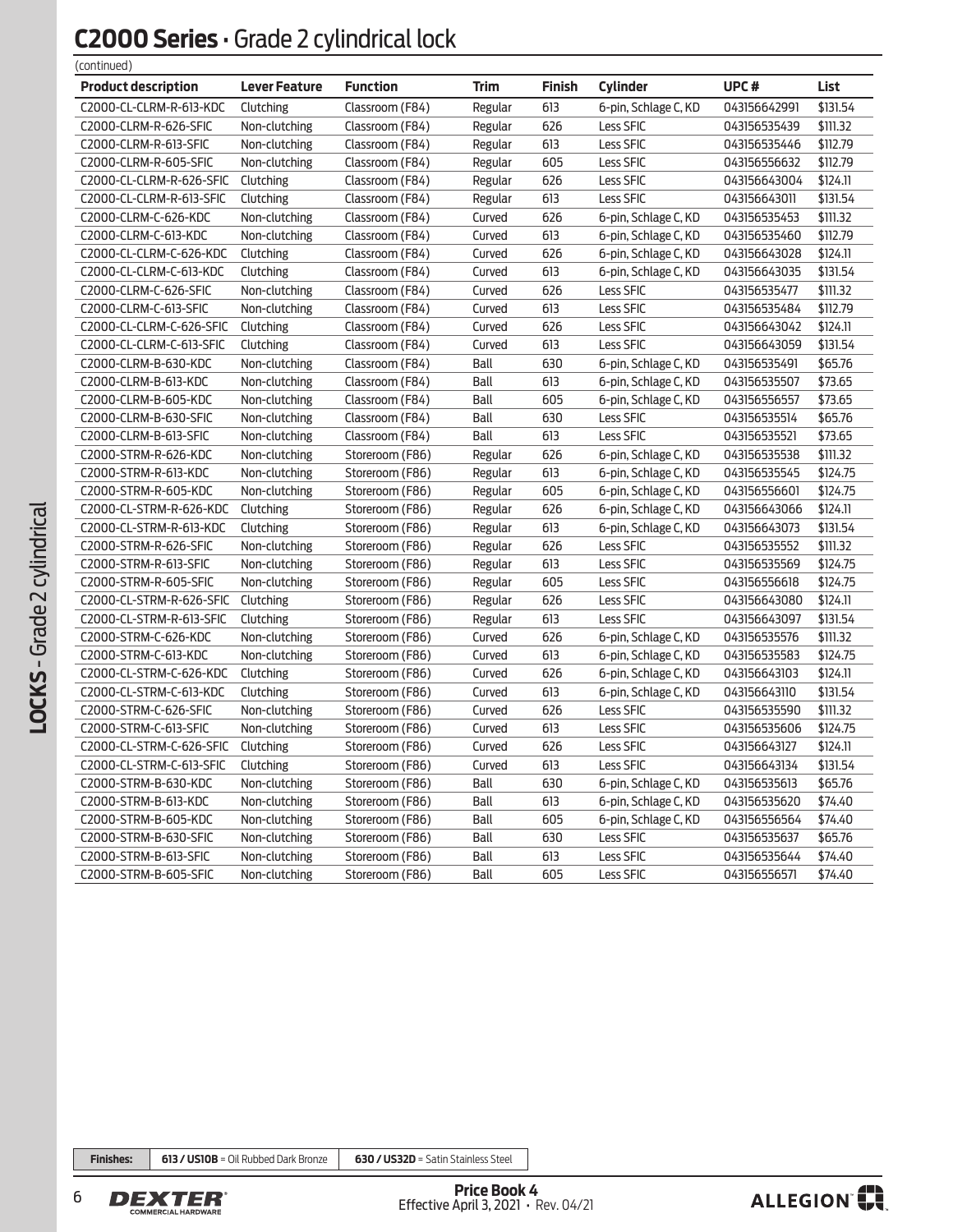### **Latches**

**Note:** Master Carton Quantities: 20 for all UPCs

| <b>Grade 1 Latches:</b> Latches are square corner. $l'' \times 2^{1/4''}$ Backsets available in $2^{3/8''}$ & $2^{3/4''}$ .<br>Products with "234" in the description represent a $2\frac{3}{4}$ " backset. |                                                                                                                                                                                                                     |             |               |              |             |  |
|-------------------------------------------------------------------------------------------------------------------------------------------------------------------------------------------------------------|---------------------------------------------------------------------------------------------------------------------------------------------------------------------------------------------------------------------|-------------|---------------|--------------|-------------|--|
| <b>Product description</b>                                                                                                                                                                                  | <b>Function</b>                                                                                                                                                                                                     | Latch type  | <b>Finish</b> | UPC#         | <b>List</b> |  |
| C1000-SL-630                                                                                                                                                                                                | Passage, Privacy                                                                                                                                                                                                    | Springlatch | 630           | 043156538034 | \$22.45     |  |
| C1000-DL-630                                                                                                                                                                                                | Entry/Office, Classroom, Classroom Security,<br>Storeroom                                                                                                                                                           | Deadlatch   | 630           | 043156538041 | \$22.45     |  |
| C1000-SL-234-630                                                                                                                                                                                            | Passage, Privacy                                                                                                                                                                                                    | Springlatch | 630           | 043156656059 | \$22.45     |  |
| C1000-DL-234-630                                                                                                                                                                                            | Entry/Office, Classroom, Classroom Security,<br>Storeroom                                                                                                                                                           | Deadlatch   | 630           | 043156643158 | \$22.45     |  |
|                                                                                                                                                                                                             | <b>Grade 2 Latches:</b> Latches are square corner. 1" x $2\frac{1}{4}$ " Backsets available in $2\frac{3}{8}$ " & $2\frac{3}{4}$ ".<br>Products with "234" in the description represent a $2\frac{3}{4}$ " backset. |             |               |              |             |  |
| <b>Product description</b>                                                                                                                                                                                  | <b>Function</b>                                                                                                                                                                                                     | Latch type  | <b>Finish</b> | UPC $#$      | List        |  |
| C2000-SL-613                                                                                                                                                                                                | Passage, Privacy                                                                                                                                                                                                    | Springlatch | 613           | 043156538065 | \$14.32     |  |
| C2000-SL-605                                                                                                                                                                                                | Passage, Privacy                                                                                                                                                                                                    | Springlatch | 605           | 043156556687 | \$14.32     |  |
| C2000-SL-234-630                                                                                                                                                                                            | Passage, Privacy                                                                                                                                                                                                    | Springlatch | 630           | 043156656066 | \$14.32     |  |
| C2000-DL-613                                                                                                                                                                                                | Entry/Office, Classroom, Storeroom                                                                                                                                                                                  | Deadlatch   | 613           | 043156538072 | \$14.32     |  |
| C2000-DL-605                                                                                                                                                                                                | Entry/Office, Classroom, Storeroom                                                                                                                                                                                  | Deadlatch   | 605           | 043156556694 | \$14.32     |  |
| C2000-DL-234-605                                                                                                                                                                                            | Entry/Office, Classroom, Storeroom                                                                                                                                                                                  | Deadlatch   | 605           | 043156558414 | \$14.32     |  |
| C2000-DL-234-630                                                                                                                                                                                            | Entry/Office, Classroom, Storeroom                                                                                                                                                                                  | Deadlatch   | 630           | 043156643165 | \$14.32     |  |
| C2000-SL-630                                                                                                                                                                                                | Passage, Privacy                                                                                                                                                                                                    | Springlatch | 630           | 043156538089 | \$14.32     |  |
| C2000-SL-234-605                                                                                                                                                                                            | Passage, Privacy                                                                                                                                                                                                    | Springlatch | 605           | 043156558407 | \$14.32     |  |
| C2000-DL-630                                                                                                                                                                                                | Entry/Office, Classroom, Storeroom                                                                                                                                                                                  | Deadlatch   | 630           | 043156538096 | \$14.32     |  |

## **Strikes**

**Note:** Master Carton Quantities: 20 for all UPCs

| <b>Grade 1 Strikes:</b> Radius corner, full lip strike. $1^3/4^n \times 2^1/4^n$ . 630 finish is standard. |                                                                        |               |              |        |  |  |  |  |
|------------------------------------------------------------------------------------------------------------|------------------------------------------------------------------------|---------------|--------------|--------|--|--|--|--|
| <b>Product description</b>                                                                                 | <b>Function</b>                                                        | <b>Finish</b> | UPC $#$      | List   |  |  |  |  |
| C1000-RCFLS-626                                                                                            | Radius corner, full lip strike, $1\frac{3}{4}$ " x $2\frac{1}{4}$ "    | 630           | 043156538058 | \$4.21 |  |  |  |  |
| <b>Grade 2 Strikes:</b> Radius corner, full lip strike. 630 finish is standard.                            |                                                                        |               |              |        |  |  |  |  |
| <b>Product description</b>                                                                                 | <b>Function</b>                                                        | <b>Finish</b> | UPC $#$      | List   |  |  |  |  |
| C2000-RCELS-613                                                                                            | Radius corner, full lip strike, $1\frac{5}{8}$ " x $2\frac{1}{4}$ "    | 613           | 043156538102 | \$4.21 |  |  |  |  |
| C2000-RCFLS-630                                                                                            | Radius corner, full lip strike, $1^5/s''$ x $2^1/4''$                  | 630           | 043156538119 | \$4.21 |  |  |  |  |
| C2000-ACLS-605                                                                                             | ANSI, curved lip strike, $1\frac{1}{4}$ " x 4 $\frac{7}{8}$ " (30-148) | 605           | 043156556700 | \$5.27 |  |  |  |  |

## **Tailpieces**

**Note:** Master Carton Quantities: 100 for all UPCs

| <b>Product description</b> | <b>Function</b>            | <b>Finish</b> | Cylinder | UPC#         | List   |
|----------------------------|----------------------------|---------------|----------|--------------|--------|
| C <sub>2000</sub> -TP-SFIC | Extra Tailpiece, Less SFIC | N/A           | N/A      | 043156643141 | \$2.39 |
| DB2000-TP-SFIC             | Extra Tailpiece, Less SFIC | N/A           | N/A      | 043156642809 | \$9.98 |
| DB2000-TP                  | Extra Tailpiece            | N/A           | N/A      | 043156642816 | \$2.05 |

 **LOCKS** -

Accessories

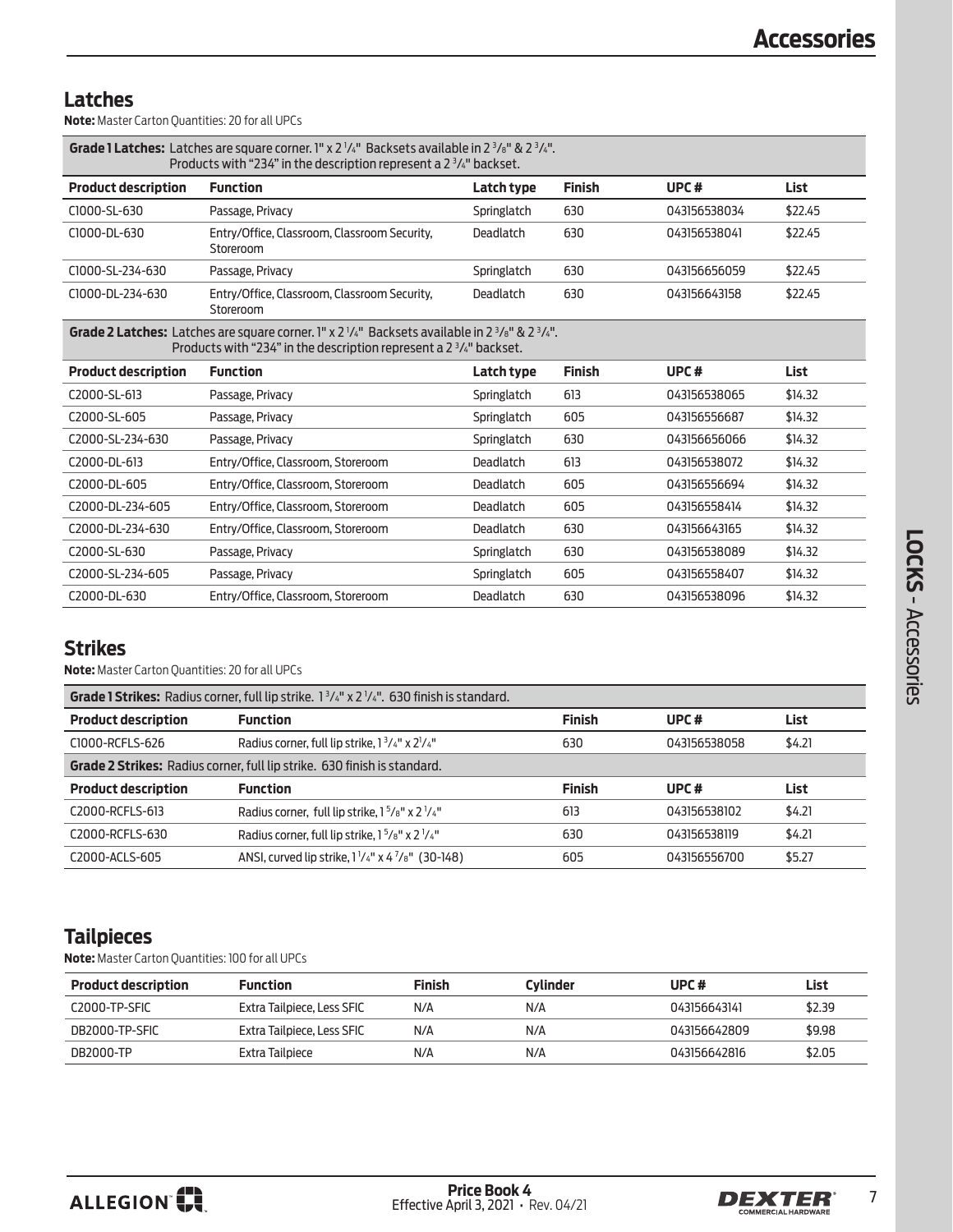### <span id="page-7-0"></span>• Grade 1, non UL listed 3 hour

- · 1<sup>3</sup>/<sub>8</sub>" 1<sup>7</sup>/<sub>8</sub>" standard cylinder door range; 1<sup>5</sup>/<sub>8</sub>" 2" SFIC door range
- All functions include 2  $\frac{3}{8}$ " x 2  $\frac{3}{4}$ " universal square corner latch (p/n 30-253), 1  $\frac{1}{8}$ " x 2  $\frac{3}{4}$ " square corner lipless strike
- 4WB-KIT contains an adjustable latch with both square corner faceplate and drive-in style collar in the box

**Note:** Master Carton Quantities: 8 for all UPCs

| <b>Product description</b> | <b>Function</b>        | <b>Finish</b> | <b>Cylinder</b>      | UPC <sup>#</sup> | List     |
|----------------------------|------------------------|---------------|----------------------|------------------|----------|
| DB1000-SCT-626-KDC         | Single Cylinder x Turn | 626           | 6-pin, Schlage C, KD | 043156535651     | \$95.54  |
| DB1000-SCT-613-KDC         | Single Cylinder x Turn | 613           | 6-pin, Schlage C, KD | 043156535668     | \$107.01 |
| DB1000-SCT-626-SFIC        | Single Cylinder x Turn | 626           | Less SFIC            | 043156535675     | \$95.54  |
| DB1000-SCT-613-SFIC        | Single Cylinder x Turn | 613           | Less SFIC            | 043156535682     | \$107.01 |
| DB1000-DCT-626-KDC         | Double Cylinder        | 626           | 6-pin, Schlage C, KD | 043156535699     | \$123.36 |
| DB1000-DCT-613-KDC         | Double Cylinder        | 613           | 6-pin, Schlage C, KD | 043156535705     | \$138.16 |
| DB1000-DCT-626-SFIC        | Double Cylinder        | 626           | Less SFIC            | 043156535712     | \$123.36 |
| DB1000-DCT-613-SFIC        | Double Cylinder        | 613           | Less SFIC            | 043156535729     | \$138.16 |

# **DB2000 Series** • Grade 2 deadbolt

- Grade 2, non UL listed 3 hour
- $\cdot$  1  $\frac{3}{8}$ " 1 $\frac{3}{4}$ " standard cylinderdoor range; 1 $\frac{5}{8}$ " 2" SFIC door range
- All functions include 2  $\frac{3}{8}$ " x 2  $\frac{3}{4}$ " universal square corner latch (p/n 30-253), 1  $\frac{1}{8}$ " x 2  $\frac{3}{4}$ " square corner lipless strike
- 4WB (4-way bolt) function includes square corner faceplate and drive-in style collar is installed out of box
- **Note:** Master Carton Quantities: 8 for all UPCs

| <b>Product description</b> | <b>Function</b>        | <b>Finish</b> | <b>Cylinder</b>      | UPC#         | <b>List</b> |
|----------------------------|------------------------|---------------|----------------------|--------------|-------------|
| DB2000-4WB-SCT-626-KDC     | Single Cylinder x Turn | 626           | 6-pin, Schlage C, KD | 043156036516 | \$70.00     |
| DB2000-4WB-SCT-613-KDC     | Single Cylinder x Turn | 613           | 6-pin, Schlage C, KD | 043156036523 | \$77.00     |
| DB2000-SCT-626-KDC         | Single Cylinder x Turn | 626           | 6-pin, Schlage C, KD | 043156535736 | \$59.67     |
| DB2000-SCT-630-KDC         | Single Cylinder x Turn | 630           | 6-pin Schlage C, KD  | 043156591190 | \$59.67     |
| DB2000-SCT-613-KDC         | Single Cylinder x Turn | 613           | 6-pin, Schlage C, KD | 043156535743 | \$66.83     |
| DB2000-SCT-605-KDC         | Single Cylinder x Turn | 605           | 6-pin, Schlage C, KD | 043156556649 | \$66.83     |
| DB2000-SCT-626-SFIC        | Single Cylinder x Turn | 626           | Less SFIC            | 043156535750 | \$59.67     |
| DB2000-SCT-630-SFIC        | Single Cylinder x Turn | 630           | Less SFIC            | 043156591206 | \$59.67     |
| DB2000-SCT-613-SFIC        | Single Cylinder x Turn | 613           | Less SFIC            | 043156535767 | \$66.83     |
| DB2000-SCT-605-SFIC        | Single Cylinder x Turn | 605           | Less SFIC            | 043156556656 | \$66.83     |
| DB2000-DCT-626-KDC         | Double Cylinder        | 626           | 6-pin, Schlage C, KD | 043156535774 | \$77.24     |
| DB2000-DCT-613-KDC         | Double Cylinder        | 613           | 6-pin, Schlage C, KD | 043156535781 | \$86.52     |
| DB2000-DCT-605-KDC         | Double Cylinder        | 605           | 6-pin, Schlage C, KD | 043156556663 | \$86.52     |
| DB2000-DCT-626-SFIC        | Double Cylinder        | 626           | Less SFIC            | 043156535798 | \$77.24     |
| DB2000-DCT-613-SFIC        | Double Cylinder        | 613           | Less SFIC            | 043156535804 | \$86.52     |
| DB2000-DCT-605-SFIC        | Double Cylinder        | 605           | Less SFIC            | 043156556670 | \$86.52     |

## **Latches**

Latch drive-in conversion kits are for use with DB1000 deadbolts only **Note:** Master Carton Quantities: 100 for all UPCs

| <b>Product description</b> | Function          | Finish | Cvlinder | UPC#         | List    |
|----------------------------|-------------------|--------|----------|--------------|---------|
| DB2000-4WB-KIT-626         | Replacement Latch | 626    | N/A      | 043156036530 | \$15.00 |
| DB2000-4WB-KIT-613         | Replacement Latch | 613    | N/A      | 043156036547 | \$15.00 |

**Finishes: 626 / US26D** = Satin Chrome **613 / US10B** = Oil Rubbed Dark Bronze



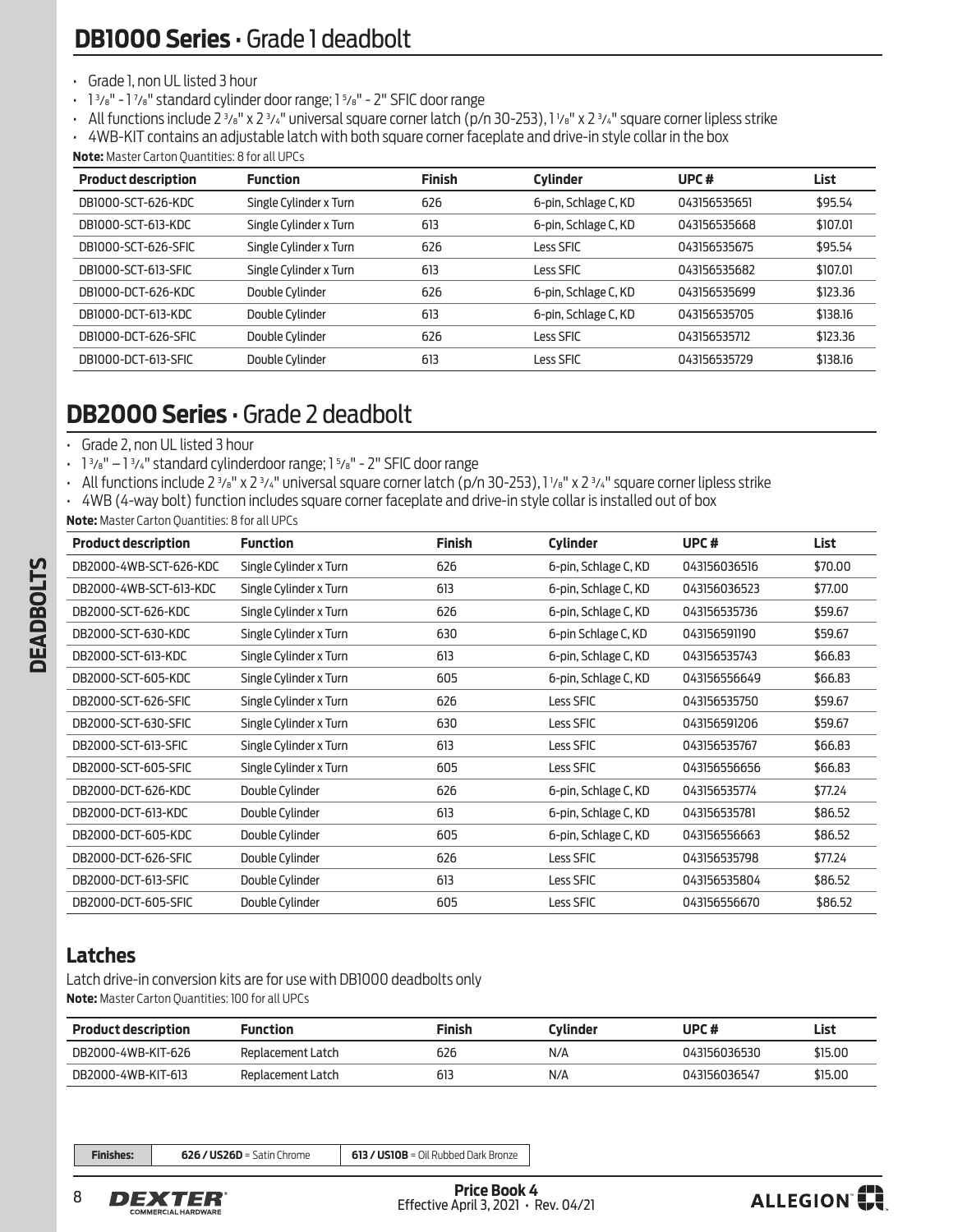# <span id="page-8-0"></span>**DCH1000 Series** • Heavy duty surface door closers

- Grade1, UL / UL 10C Listed (non-hold open arms)
- ADA compliant at size 1
- Adjustable spring size 1-6
- $\cdot$  6  $\frac{3}{4}$ " x 2  $\frac{3}{8}$ " mounting hole pattern

**Note:** Master Carton Quantities: 4 for all UPCs

| <b>Product description</b>    | Cylinder type | Cover | <b>Arm function</b> | <b>Finish</b> | UPC#         | List     |
|-------------------------------|---------------|-------|---------------------|---------------|--------------|----------|
| DCH1000A.STD.FULL.RW/PA.ALUM  | STD           | Full  | Rw/PA               | <b>ALUM</b>   | 043156729043 | \$246.28 |
| DCH1000A.STD.FULL.RW/PA.DKBR7 | STD           | Full  | Rw/PA               | DKBRZ         | 043156729050 | \$246.28 |
| DCH1000.STD.FULL.HW/PA.ALUM   | STD           | Full  | Hw/PA               | <b>ALUM</b>   | 043156535958 | \$257.09 |
| DCH1000.STD.FULL.DS.ALUM      | <b>STD</b>    | Full  | DS                  | <b>ALUM</b>   | 043156535965 | \$274.10 |
| DCH1000A.STD.FULL.DS/HO.ALUM  | STD           | Full  | DS/HO               | <b>ALUM</b>   | 043156729029 | \$289.38 |

# **DCH4000 Series** • Heavy Duty Surface Door Closer

- Grade 1, UL/UL10C Compliant (non-hold open arms) ADA Compliant at Size 1 Adjustable spring size 1-6
- 
- 
- 5" x 2 <sup>1</sup> ⁄4" mounting hole patter

**Note:** Master Carton Quantities: 2 for all UPCs

| <b>Product description</b>   | <b>Cylinder type</b> | Cover | <b>Arm function</b> | <b>Finish</b> | UPC#         | List     |
|------------------------------|----------------------|-------|---------------------|---------------|--------------|----------|
| DCH4000.STD.FULL.RW/PA.ALUM  | <b>STD</b>           | Full  | Rw/PA               | ALUM          | 043156976676 | \$275.00 |
| DCH4000.STD.FULL.HW/PA.ALUM  | <b>STD</b>           | Full  | Hw/PA               | ALUM          | 043156976706 | \$300.00 |
| DCH4000.STD.FULL.DS.ALUM     | <b>STD</b>           | Full  | DS                  | ALUM          | 043156976683 | \$325.00 |
| DCH4000.STD.FULL.DS/HO.ALUM  | <b>STD</b>           | Full  | DS/HO               | <b>ALUM</b>   | 043156976690 | \$350.00 |
| DCH4000.STD.FULL.RW/PA.DKBRZ | <b>STD</b>           | Full  | Rw/PA               | <b>DKBRZ</b>  | 043156976713 | \$275.00 |
| DCH4000.STD.FULL.HW/PA.DKBRZ | <b>STD</b>           | Full  | Hw/PA               | <b>DKBRZ</b>  | 043156976744 | \$300.00 |
| DCH4000.STD.FULL.DS.DKBRZ    | <b>STD</b>           | Full  | DS                  | <b>DKBRZ</b>  | 043156976720 | \$325.00 |
| DCH4000.STD.FULL.DS/HO.DKBRZ | <b>STD</b>           | Full  | DS/HO               | <b>DKBRZ</b>  | 043156976737 | \$350.00 |

# **DCM1000 Series** • Medium duty surface door closers

- Grade1, UL / UL 10C Listed (non-hold open arms) ADA compliant at size 1
- 
- 
- Adjustable spring size 1-6 12" x <sup>3</sup> ⁄4" mounting hole pattern

**Note:** 6 for all RW/PA UPCs & 4 for all HW/PA UPCs

| <b>Product description</b>   | Cylinder type | Cover       | <b>Arm function</b> | <b>Finish</b> | UPC#         | List     |
|------------------------------|---------------|-------------|---------------------|---------------|--------------|----------|
| DCM1000.STD.SLIM.RW/PA.ALUM  | STD           | Slim        | Rw/PA               | ALUM          | 043156535859 | \$171.73 |
| DCM1000.STD.SLIM.RW/PA.DKBRZ | STD.          | Slim        | Rw/PA               | <b>DKBRZ</b>  | 043156535866 | \$171.73 |
| DCM1000.STD.FULL.RW/PA.ALUM  | STD.          | Full        | Rw/PA               | ALUM          | 043156535873 | \$171.73 |
| DCM1000.STD.FULL.RW/PA.DKBRZ | STD.          | Full        | Rw/PA               | <b>DKBRZ</b>  | 043156535880 | \$171.73 |
| DCM1000.STD.SLIM.HW/PA.ALUM  | STD.          | <b>Slim</b> | Hw/PA               | ALUM          | 043156535897 | \$210.50 |
| DCM1000.STD.SLIM.HW/PA.DKBRZ | STD.          | Slim        | Hw/PA               | <b>DKBRZ</b>  | 043156535903 | \$210.50 |
| DCM1000.STD.FULL.HW/PA.ALUM  | <b>STD</b>    | Full        | Hw/PA               | ALUM          | 043156535910 | \$210.50 |
| DCM1000.STD.FULL.HW/PA.DKBRZ | STD           | Full        | Hw/PA               | <b>DKBRZ</b>  | 043156535927 | \$210.50 |

# **DCL2000 Series** • Light duty surface door closers

- Grade 1, UL / UL 10C Listed (non-hold open arms) ADA compliant at size 1
- 
- Adjustable spring size 1-6 9 <sup>1</sup> ⁄16" x <sup>3</sup> ⁄4" mounting hole pattern

**Note:** Master Carton Quantities: 4 for all UPCs

| <b>Product description</b>   | Cylinder type | Cover | <b>Arm function</b> | <b>Finish</b> | UPC $#$      | List     |
|------------------------------|---------------|-------|---------------------|---------------|--------------|----------|
| DCL2000 STD LESS RW/PA ALUM  | STD           | Less  | Rw/PA               | <b>AI UM</b>  | 043156535811 | \$136.68 |
| DCL2000 STD LESS RW/PA DKBRZ | STD           | Less  | Rw/PA               | DKBR7         | 043156535828 | \$136.68 |
| DCL2000 STD LESS HW/PA ALUM  | STD           | Less  | Hw/PA               | AI UM         | 043156535835 | \$175.45 |
| DCL2000.STD.FULL.RW/PA.ALUM  | STD           | Full  | Rw/PA               | ALUM          | 043156535842 | \$146.88 |

# **DCR8000 Series** • Residential duty surface door closers

- Grade 1, UL / UL 10C Listed (non-hold open arms)
- ADA compliant at size 1, (180 deg TJ & Pull Side)
- Adjustable spring size 1-4
- $\cdot$  9  $\frac{1}{16}$ " x  $\frac{3}{4}$ " mounting hole pattern

**Note:** Master Carton Quantities: 4 for all UPCs

| <b>Product description</b>       | Tylinder type | Cover | function | Finish | UPC#         | List    |
|----------------------------------|---------------|-------|----------|--------|--------------|---------|
| DCR8000.STD.LESS.RW/PA.ALUM      | STD           | Less  | Rw/PA    | ALUN   | 043156536009 | \$95.95 |
| .STD.LESS.RW/PA.DKBRZ<br>DCR8000 | STD           | Less  | Rw/PA    | dkbrz  | 043156536016 | \$95.95 |

**Finishes: ALUM** = Aluminum **DKBRZ** = Dark Bronze



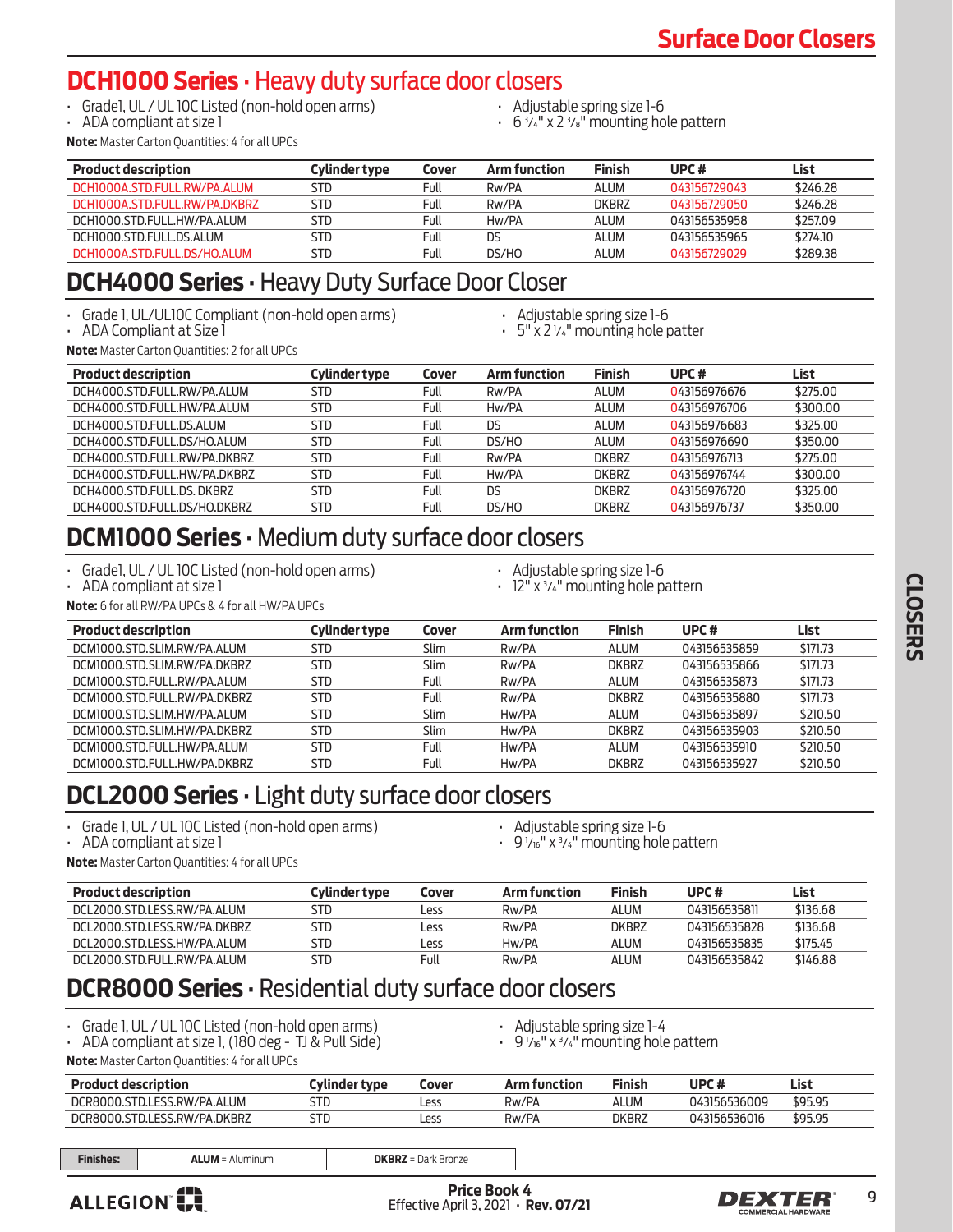## **Drop plates**

**Note:** Master Carton Quantities: 10 for all DCL2000 UPCs, 15 for all DCM1000 UPCs, & 12 for all DCH1000 UPCs

| <b>Product description</b> | <b>Plate type</b>  | <b>Finish</b> | UPC <sup>#</sup> | List    |
|----------------------------|--------------------|---------------|------------------|---------|
| DCL2000P.DP18TJ.ALUM       | Top Jamb           | <b>ALUM</b>   | 043156536023     | \$20.30 |
| DCL2000P.DP18PA.ALUM       | Parallel Arm       | <b>ALUM</b>   | 043156536030     | \$20.30 |
| DCL2000P.DP18TJ.DKBRZ      | Top Jamb           | <b>DKBRZ</b>  | 043156536047     | \$20.30 |
| DCL2000P.DP18PA.DKBRZ      | Parallel Arm       | <b>DKBRZ</b>  | 043156536054     | \$20.30 |
| DCM1000P.DP18TJ.ALUM       | Pull Side/Top Jamb | <b>ALUM</b>   | 043156536061     | \$18.97 |
| DCM1000P.DP18PA.ALUM       | Parallel Arm       | <b>ALUM</b>   | 043156536078     | \$18.97 |
| DCM1000P.DP18TJ.DKBRZ      | Pull Side/Top Jamb | <b>DKBRZ</b>  | 043156536085     | \$18.97 |
| DCM1000P.DP18PA.DKBRZ      | Parallel Arm       | <b>DKBRZ</b>  | 043156536092     | \$18.97 |
| DCH1000P.DP18.ALUM         | Pull Side/Top Jamb | <b>ALUM</b>   | 043156536108     | \$22.24 |
| DCH1000AP.DP18PA.ALUM      | Parallel Arm       | <b>ALUM</b>   | 043156729098     | \$22.24 |
| DCH1000P.DP18.DKBRZ        | Pull Side/Top Jamb | <b>DKBRZ</b>  | 043156536122     | \$38.59 |
| DCH1000P.DP18PA.DKBRZ      | Parallel Arm       | <b>DKBRZ</b>  | 043156536139     | \$38.59 |

**Note:** DCL2000P drop plates are also compatible with DCR8000 series closers.

**Finishes: ALUM** = Aluminum **DKBRZ** = Dark Bronze



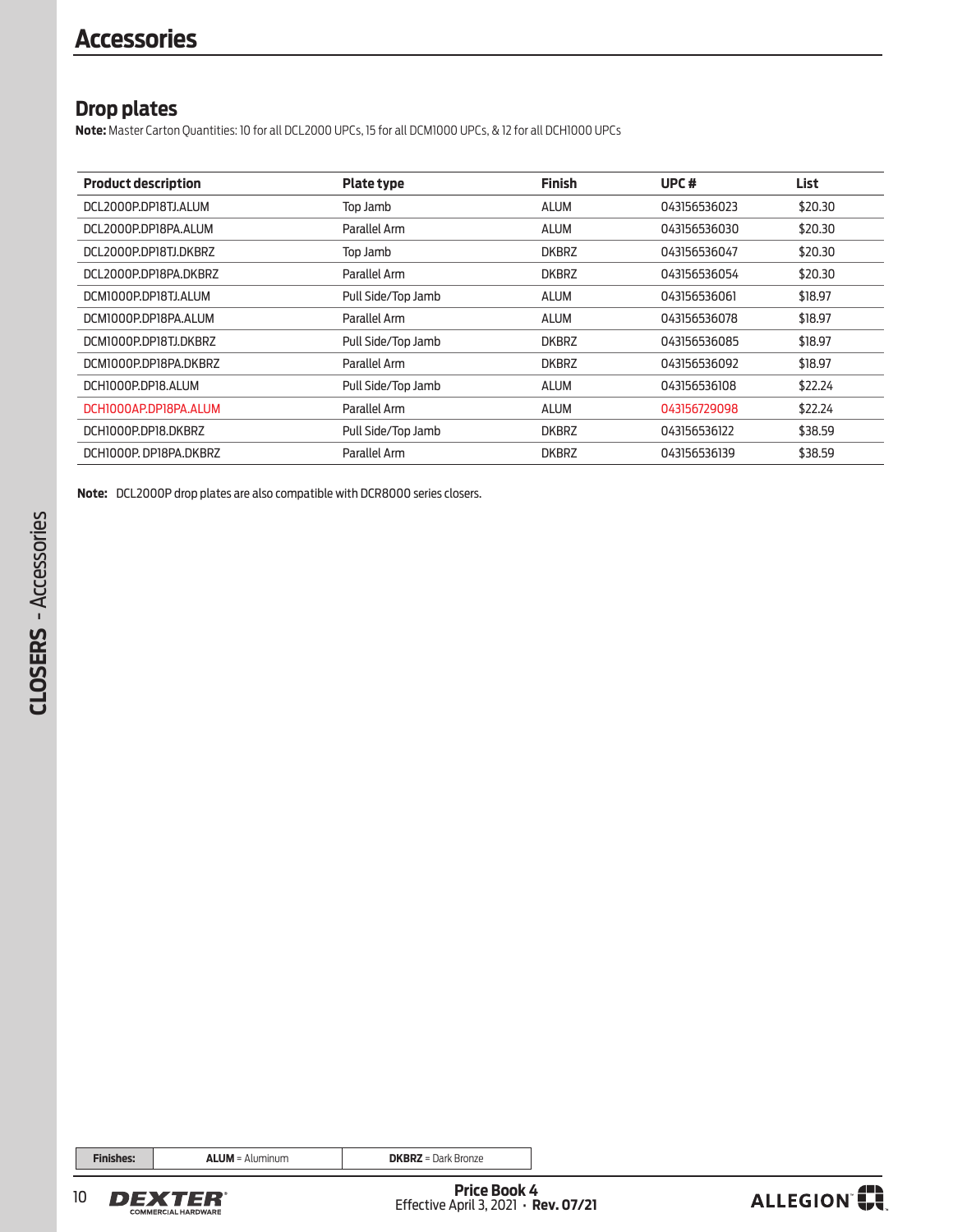<span id="page-10-0"></span>• Grade 1, UL listed panic device

• UL Listed 3-hour fire device

**Note:** Master Carton Quantities: 3 for all UPCs

### **ED1000-R Series rim panic device**

| <b>Product description</b> | <b>Trim function</b> | Device length | <b>Finish</b> | UPC $#$      | List     |
|----------------------------|----------------------|---------------|---------------|--------------|----------|
| ED1000-R-EO-3 FT-US26D     | Exit Only            | יב            | US26D         | 043156536351 | \$725.00 |
| ED1000-R-EO-4 FT-US26D     | Exit Only            | 4'            | US26D         | 043156536368 | \$743.00 |
| ED1000-R-EO-3 FT-US32D     | Exit Only            | יב            | US32D         | 043156536375 | \$745.00 |
| ED1000-R-EO-4 FT-US32D     | Exit Only            | 4'            | US32D         | 043156536382 | \$763.00 |
| ED1000-R-EO-3 FT-US10B     | Exit Only            | ٦'            | US10B         | 043156536399 | \$795.00 |
| ED1000-R-EO-4 FT-US10B     | Exit Only            | 4'            | US10B         | 043156536405 | \$813,00 |

## **ED1000-R-F Series rim fire exit hardware**

**Note:** Master Carton Quantities: 3 for all UPCs

| <b>Product description</b> | Trim function | Device length | Finish | UPC#         | ∟ist     |
|----------------------------|---------------|---------------|--------|--------------|----------|
| ED1000-R-F-E0-3 FT-US26D   | Exit Only     |               | US26D  | 043156536412 | \$890.00 |
| ED1000-R-F-EO-3 FT-US10B   | Exit Only     |               | US10B  | 043156536429 | \$975.00 |

# **ED1000-V Series surface vertical rod panic device**

**Note:** Master Carton Quantities: 3 for all UPCs

| <b>Product description</b>  | <b>Trim function</b> | Device length | Door height | <b>Finish</b> | UPC#         | List       |
|-----------------------------|----------------------|---------------|-------------|---------------|--------------|------------|
| ED1000-V-EO-3 FT-7'DH-US26D | Exit Only            |               |             | US26D         | 043156536436 | \$1,065,00 |
| ED1000-V-EO-3 FT-7'DH-US10B | Exit Only            |               |             | US10B         | 043156536443 | \$1,130,00 |

**Finishes: 626 / US26D** = Satin Chrome **613 / US10B** = Oil Rubbed Dark Bronze **630 / US32D** = Satin Stainless Steel

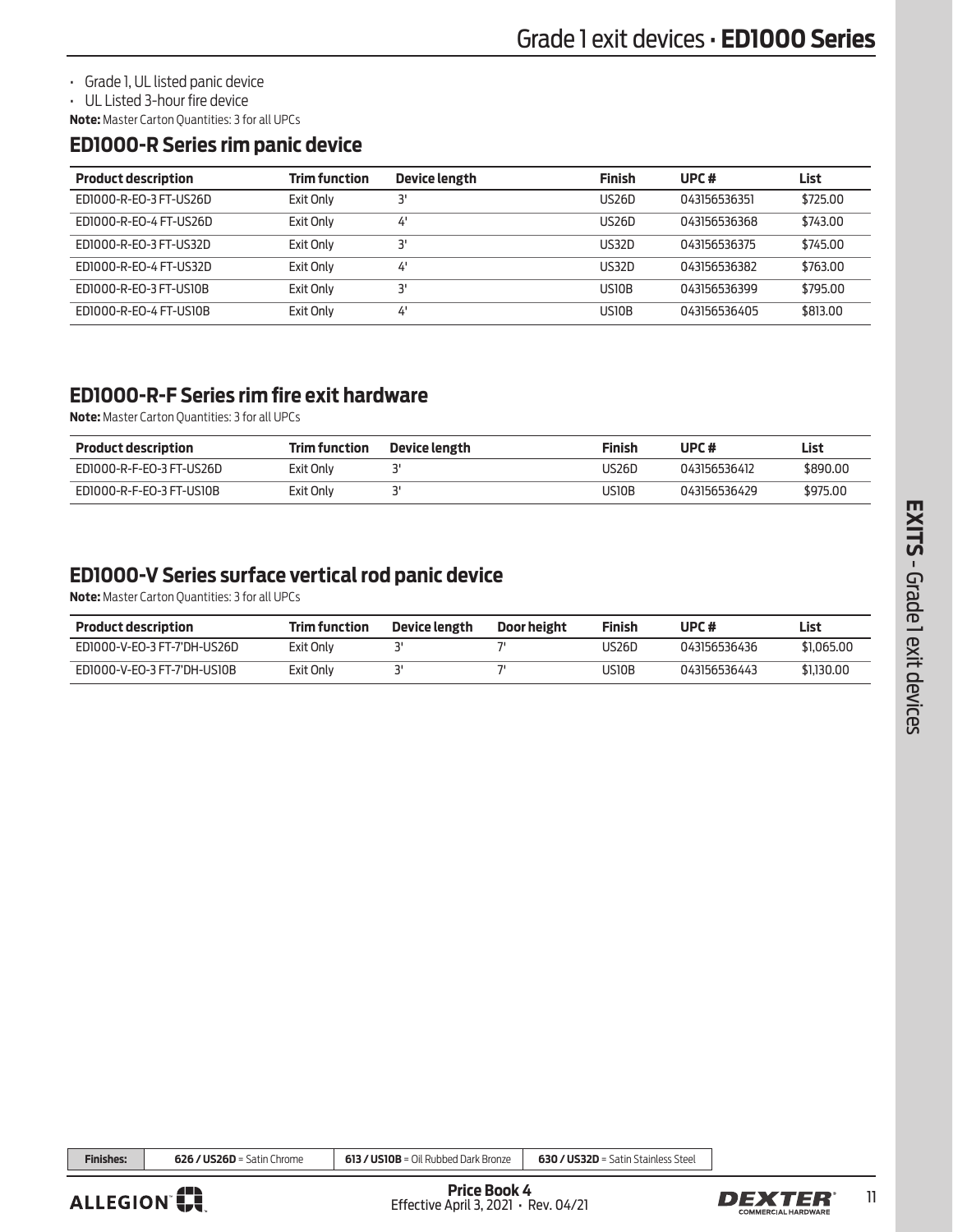### **Trim**

**Note:** Master Carton Quantities: 12 for all Handle Pull Plate UPCs & 6 for all other UPCs

| <b>Product description</b>  | <b>Function</b>                             | <b>Cylinder</b>          | <b>Finish</b>      | UPC#         | List     |
|-----------------------------|---------------------------------------------|--------------------------|--------------------|--------------|----------|
| EDIOOOT-CLRM-R-ESC-NC-US26D | Escutcheon Lever - Classroom                | NC (requires mortise)    | US26D              | 043156536450 | \$472.00 |
| EDIOOOT-CLRM-R-ESC-NC-USIOB | Escutcheon Lever - Classroom                | NC (requires mortise)    | US10B              | 043156536467 | \$505.00 |
| EDI000T-NL-R-ESC-NC-US26D   | Escutcheon Lever - Night Latch              | NC (requires rim)        | US26D              | 043156536474 | \$452.00 |
| EDIOOOT-NL-R-ESC-NC-USIOB   | Escutcheon Lever - Night Latch              | NC (requires rim)        | US10B              | 043156536481 | \$485.00 |
| EDI000T-PASS-R-ESC-US26D    | Escutcheon Lever - Passage Blank Escutcheon | $\overline{\phantom{a}}$ | US <sub>26</sub> D | 043156536498 | \$357.00 |
| EDI000T-PASS-R-ESC-USIOB    | Escutcheon Lever - Passage Blank Escutcheon | $\overline{\phantom{a}}$ | US10B              | 043156536504 | \$390.00 |
| EDI000T-CLRM-TP-NC-US26D    | Thumpiece Pull Plate - Classroom            | NC (requires mortise)    | US26D              | 043156536511 | \$247.00 |
| EDIOOOT-CLRM-TP-NC-USIOB    | Thumpiece Pull Plate - Classroom            | NC (requires mortise)    | US10B              | 043156536528 | \$280.00 |
| EDI000T-NL-HPUL-NC-US26D    | Handle Pull Plate - Night Latch             | NC (requires rim)        | <b>US26D</b>       | 043156536535 | \$162.00 |
| EDI000T-NL-HPUL-NC-USIOB    | Handle Pull Plate - Night Latch             | NC (requires rim)        | US10B              | 043156536542 | \$195.00 |

NC = No cylinder included

## **Extension rods**

**Note:** Master Carton Quantities: 20 for all UPCs

| <b>Product description</b> | Length | <b>Finish</b> | UPC#         | List    |
|----------------------------|--------|---------------|--------------|---------|
| ED1000-EXTRD-US26D         | וורו   | US26D         | 043156538256 | \$17.22 |
| ED1000-EXTRD-US10B         | וורו   | JS10B         | 043156538249 | \$18.25 |

**Finishes: 626 / US26D** = Satin Chrome **613 / US10B** = Oil Rubbed Dark Bronze



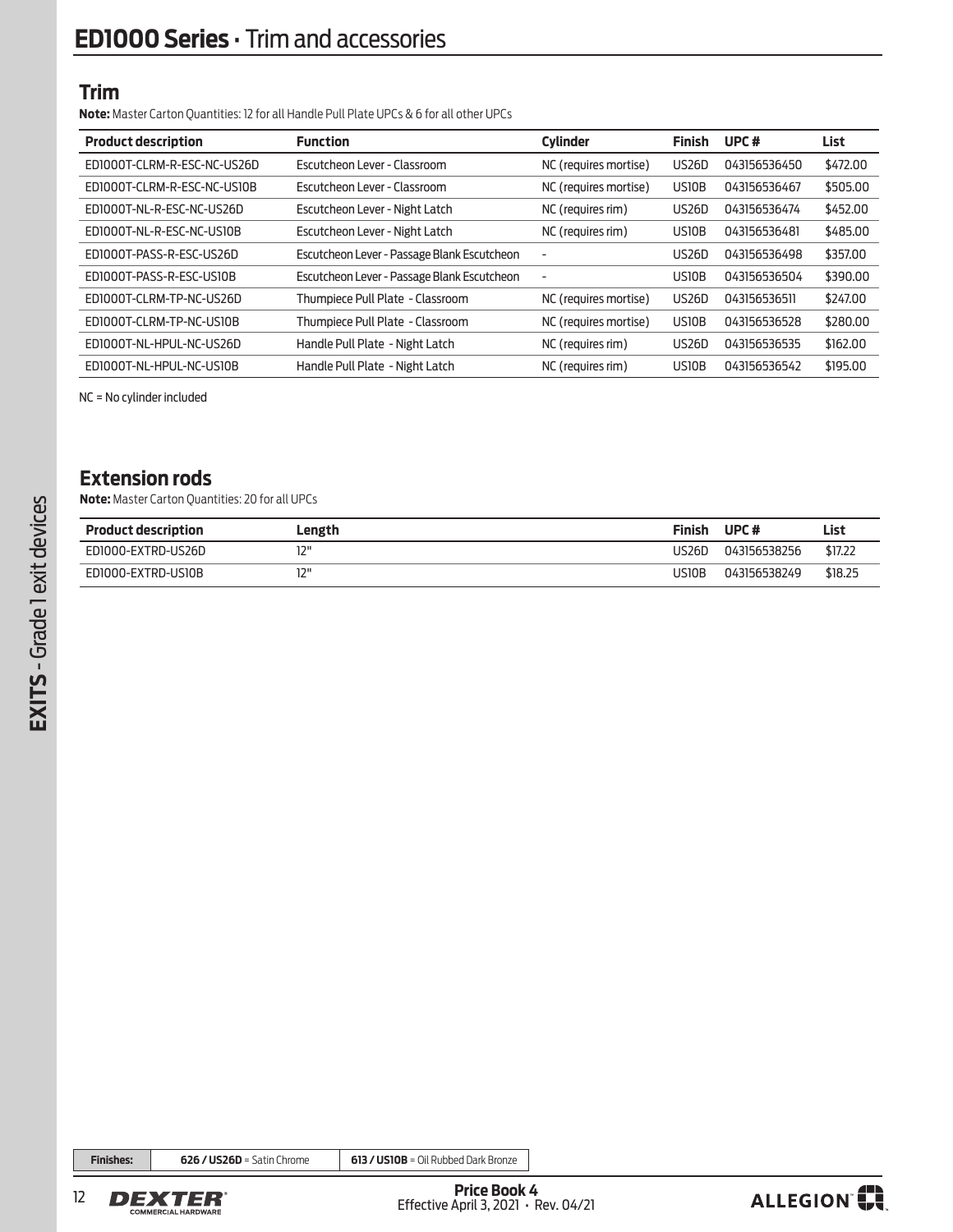• Grade 1, UL listed panic device

• UL Listed 3-hour fire rim device

# **ED1500-R Series Rim Panic Device**

**Note:** Master Carton Quantities: 3 for all UPCs

| <b>Product description</b> | Trim function | Device length | <b>Finish</b>    | UPC#         | List     |
|----------------------------|---------------|---------------|------------------|--------------|----------|
| FD1500-R-FO-3FT-SP28       | Exit Only     |               | SP <sub>28</sub> | 043156519415 | \$234.00 |
| FD1500-R-FO-4FT-SP28       | Exit Only     | 4'            | SP <sub>28</sub> | 043156519637 | \$264.00 |
| ED1500-R-EO-3FT-SP313      | Exit Only     |               | SP313            | 043156963881 | \$234.00 |
| ED1500-R-EO-4FT-SP313      | Exit Only     | 4.            | SP313            | 043156963898 | \$264.00 |

## **ED1500-R-F Series Rim Fire Exit Device**

**Note:** Master Carton Quantities: 3 for all UPCs

| <b>Product description</b> | <b>Trim function</b> | Device length | Finish | UPC#         | List     |
|----------------------------|----------------------|---------------|--------|--------------|----------|
| ED1500-R-F-EO-3FT-SP28     | Exit Only            |               | SP28   | 043156522996 | \$314.00 |
| ED1500-R-F-EO-3FT-SP313    | Exit Only            |               | SP313  | 043156963638 | \$314.00 |

# **ED1500-V Series Surface Vertical Rod Panic Device**

**Note:** Master Carton Quantities: 3 for all UPCs

| <b>Product description</b> | <b>Trim function</b> | Device length | Door height | <b>Finish</b> | UPC#         | List     |
|----------------------------|----------------------|---------------|-------------|---------------|--------------|----------|
| ED1500-V-EO-3FT-7'DH-SP28  | Exit Only            |               |             | SP28          | 043156963645 | \$399.00 |
| ED1500-V-EO-3FT-7'DH-SP313 | Exit Only            |               |             | SP313         | 043156963904 | \$399.00 |

**Finishes: SP28** = Painted Aluminum - Silver **SP313** = Painted Aluminum - Dark Bronze



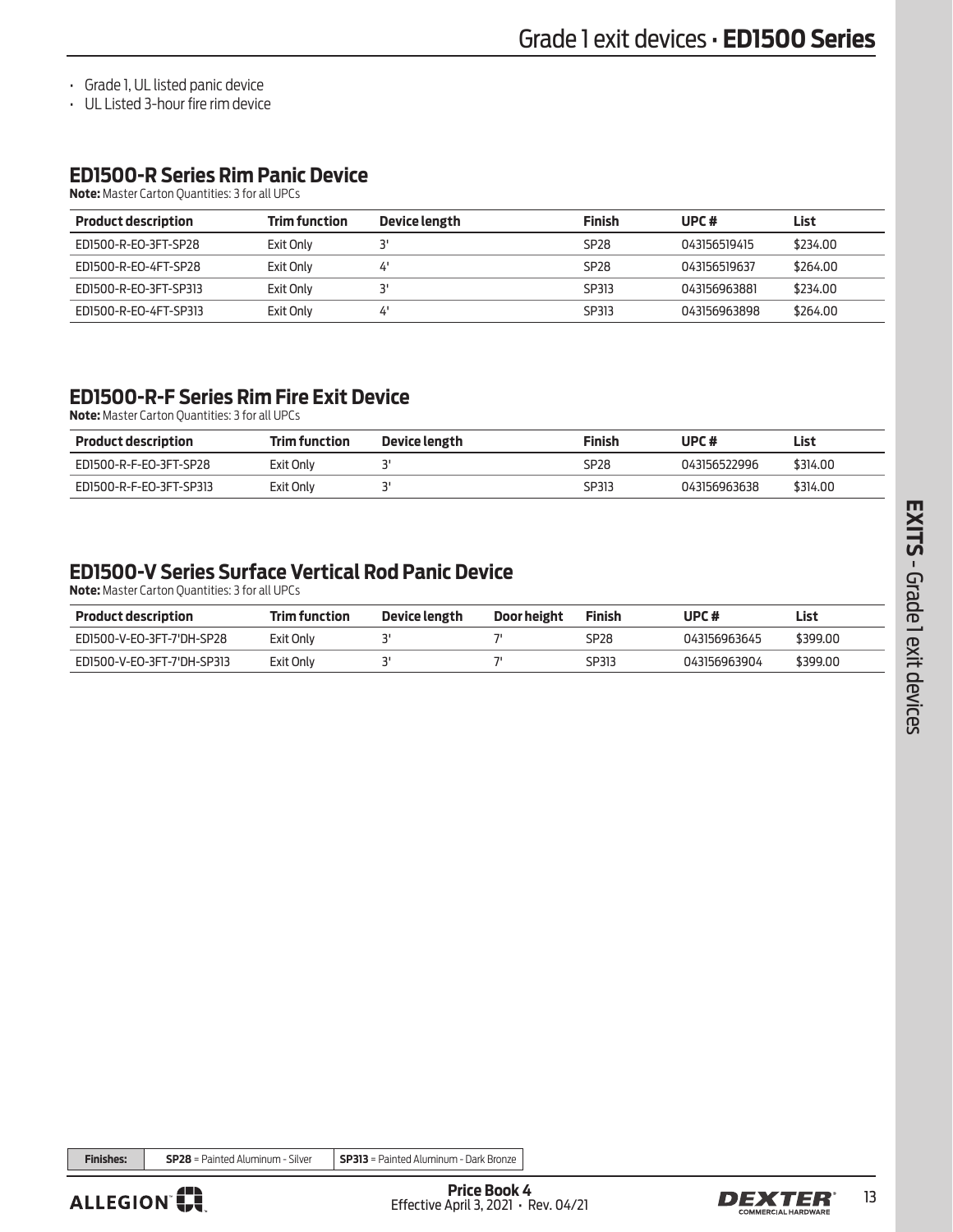### **Trim**

**Note:** Master Carton Quantities: 12 for all Handle Pull Plate UPCs & 6 for all other UPCs

| <b>Product description</b>   | <b>Function</b>                       | <b>Cylinder</b>       | <b>Finish</b>    | UPC <sup>#</sup> | List     |
|------------------------------|---------------------------------------|-----------------------|------------------|------------------|----------|
| ED1500T-CLRM-R-ESC-NC-SP28   | Escutcheon Lever - Classroom          | NC (requires mortise) | SP <sub>28</sub> | 043156597550     | \$164.00 |
| ED1500T-CLRM-R-ESC-NC-SP313  | Escutcheon Lever - Classroom          | NC (requires mortise) | SP313            | 043156963652     | \$164.00 |
| ED1500T-NL-R-ESC-NC-SP28     | Escutcheon Lever - Night Latch        | NC (requires mortise) | SP <sub>28</sub> | 043156597567     | \$164.00 |
| ED1500T-NL-R-ESC-NC-SP313    | Escutcheon Lever - Night Latch        | NC (requires mortise) | SP313            | 043156963669     | \$164.00 |
| EDI500T-NL-PULL-NC-SP28      | Raised Lip Pull Plate - Night Latch   | NC (requires rim)     | SP <sub>28</sub> | 043156963676     | \$39.00  |
| ED1500T-NL-PULL-NC-SP313     | Raised Lip Pull Plate - Night Latch   | NC (requires rim)     | SP313            | 043156963683     | \$39.00  |
| EDI500T-DUM-PULL-SP28        | Raised Lip Pull Plate - Dummy         |                       | SP <sub>28</sub> | 043156963690     | \$24.00  |
| ED1500T-DUM-PULL-SP313       | Raised Lip Pull Plate - Dummy         | -                     | SP313            | 043156963706     | \$24.00  |
| ED1500T-CLRM-R-KDC-SP28      | Key in Lever Round Rose - Classroom   | <b>KDC</b>            | SP <sub>28</sub> | 043156963713     | \$134.00 |
| ED1500T-CLRM-R-KDC-SP313     | Key in Lever Round Rose - Classroom   | <b>KDC</b>            | SP313            | 043156963720     | \$134.00 |
| ED1500T-NL-R-KDC-SP28        | Key in Lever Round Rose - Night Latch | <b>KDC</b>            | SP <sub>28</sub> | 043156963737     | \$134.00 |
| ED1500T-NL-R-KDC-SP313       | Key in Lever Round Rose - Night Latch | <b>KDC</b>            | SP313            | 043156963744     | \$134.00 |
| ED1500T-CLRM-R-SFIC-SP28     | Key in Lever Round Rose - Classroom   | Less SFIC             | <b>SP28</b>      | 043156963751     | \$129.00 |
| ED1500T-NL-R-SFIC-SP28       | Key in Lever Round Rose - Night Latch | Less SFIC             | SP <sub>28</sub> | 043156963768     | \$129.00 |
| EDI500T-NL-PULL-ESC-NC-SP28  | Handle Pull Plate - Night Latch       | NC (requires rim)     | SP <sub>28</sub> | 043156963775     | \$99.00  |
| ED1500T-NL-PULL-ESC-NC-SP313 | Handle Pull Plate - Night Latch       | NC (requires rim)     | SP313            | 043156963782     | \$99.00  |
| ED1500T-DUM-PULL-ESC-SP28    | Handle Pull Plate - Dummy             | ٠                     | SP <sub>28</sub> | 043156963799     | \$99.00  |
| ED1500T-DUM-PULL-ESC-SP313   | Handle Pull Plate - Dummy             |                       | SP313            | 043156963805     | \$99.00  |

NC = No cylinder included

KDC = KIL Cylinder, Schlage C Keyway, Keyed Differently

### **Extension rods**

**Note:** Master Carton Quantities: 20 for all UPCs

| <b>Product description</b> | Length      | <b>Finish</b> | UPC#         | List    |
|----------------------------|-------------|---------------|--------------|---------|
| ED1500-EXTRD-SP28          | 1711        | SP28          | 043156963812 | \$14.00 |
| ED1500-EXTRD-SP313         | 17 11<br>ı∠ | SP313         | 043156963829 | \$14.00 |

**Finishes: SP28** = Painted Aluminum - Silver **SP313** = Painted Aluminum - Dark Bronze



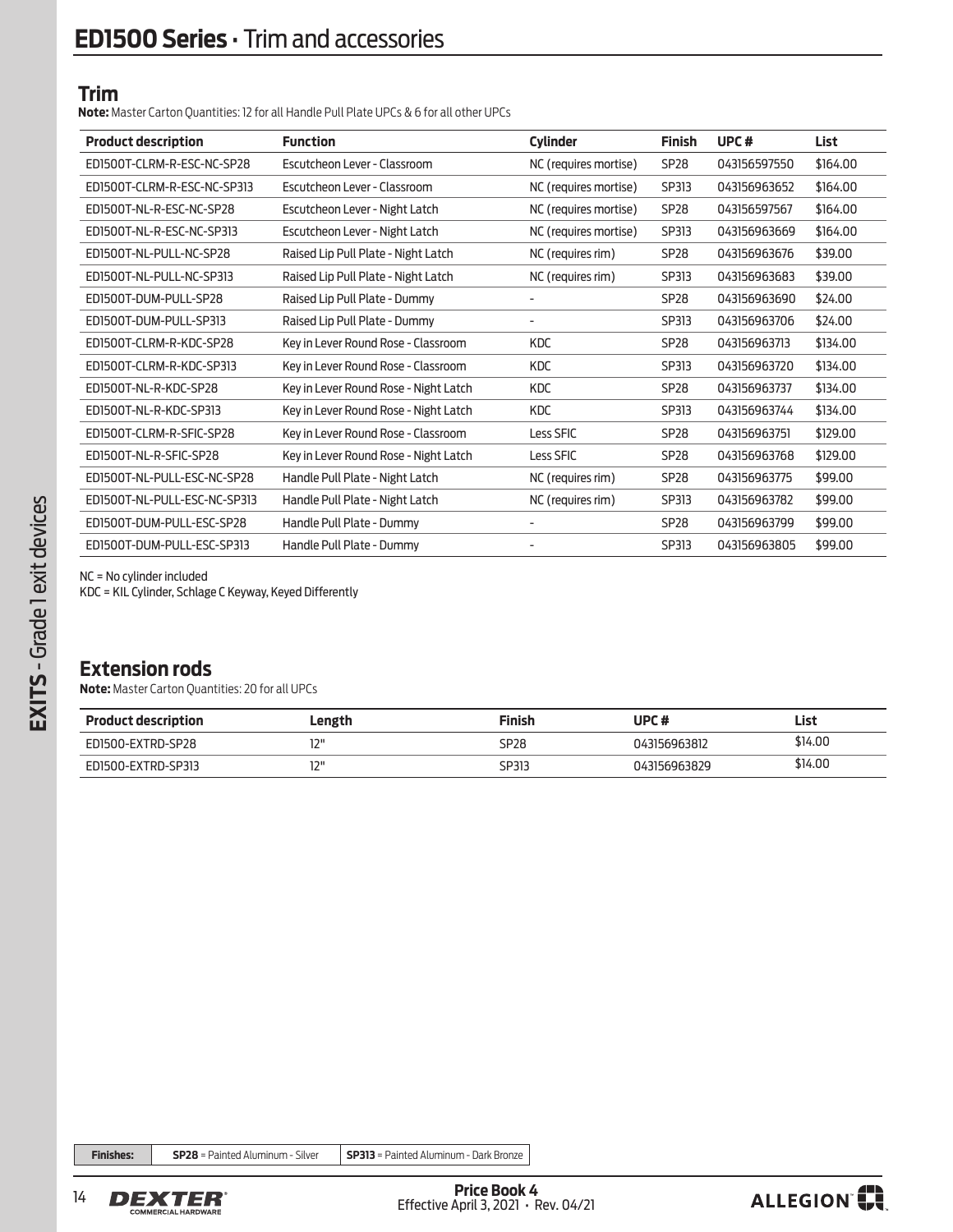# <span id="page-14-0"></span>**Dexter Commercial Hardware White Wood Mounts**



## **Display Mounts**

|                    |                                | Dimensions (inches) |             |                        |                     |                      |                   |
|--------------------|--------------------------------|---------------------|-------------|------------------------|---------------------|----------------------|-------------------|
| <b>Part Number</b> | <b>Description</b>             | <b>Backset</b>      | <b>Bore</b> | <b>Faceplate Wdith</b> | <b>Total Height</b> | <b>Width at Base</b> | <b>Price Each</b> |
| 47284871           | Deadbolt, Knob, & Keypad Mount | $2 - 3/8$           | $2 - 1/8$   |                        | $19 - 7/8$          |                      | \$160.00          |
| 47284872           | Cylindrical Mount              | $2 - 3/4$           | $2 - 1/8$   | 1-1/8                  | $19 - 7/8$          |                      | \$160.00          |
| 47286238           | Mount Carton Carrying Strap    | -                   |             | -                      |                     | -                    | \$20.00           |

**Note:** 1) Price does not include lock



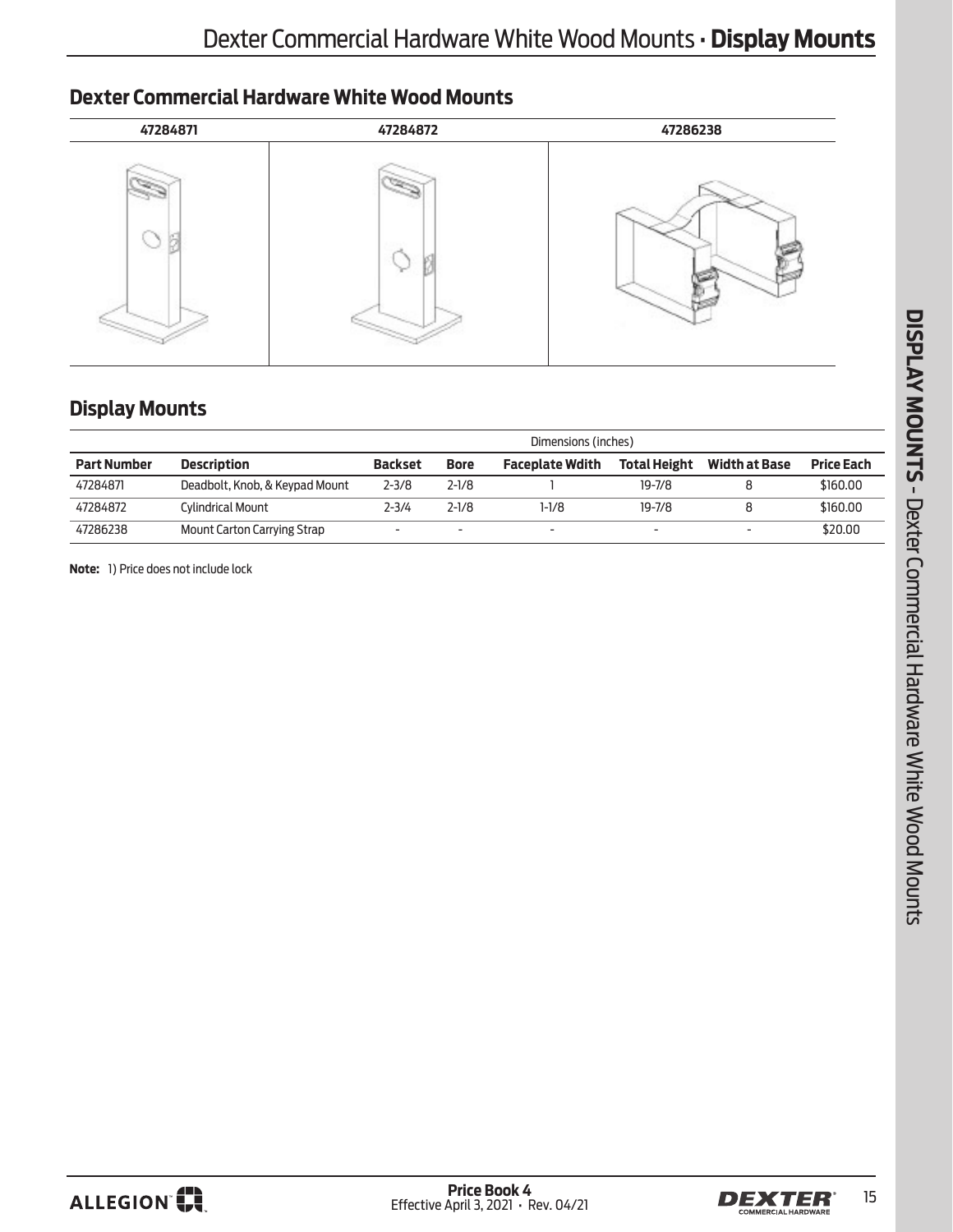# **Notes**